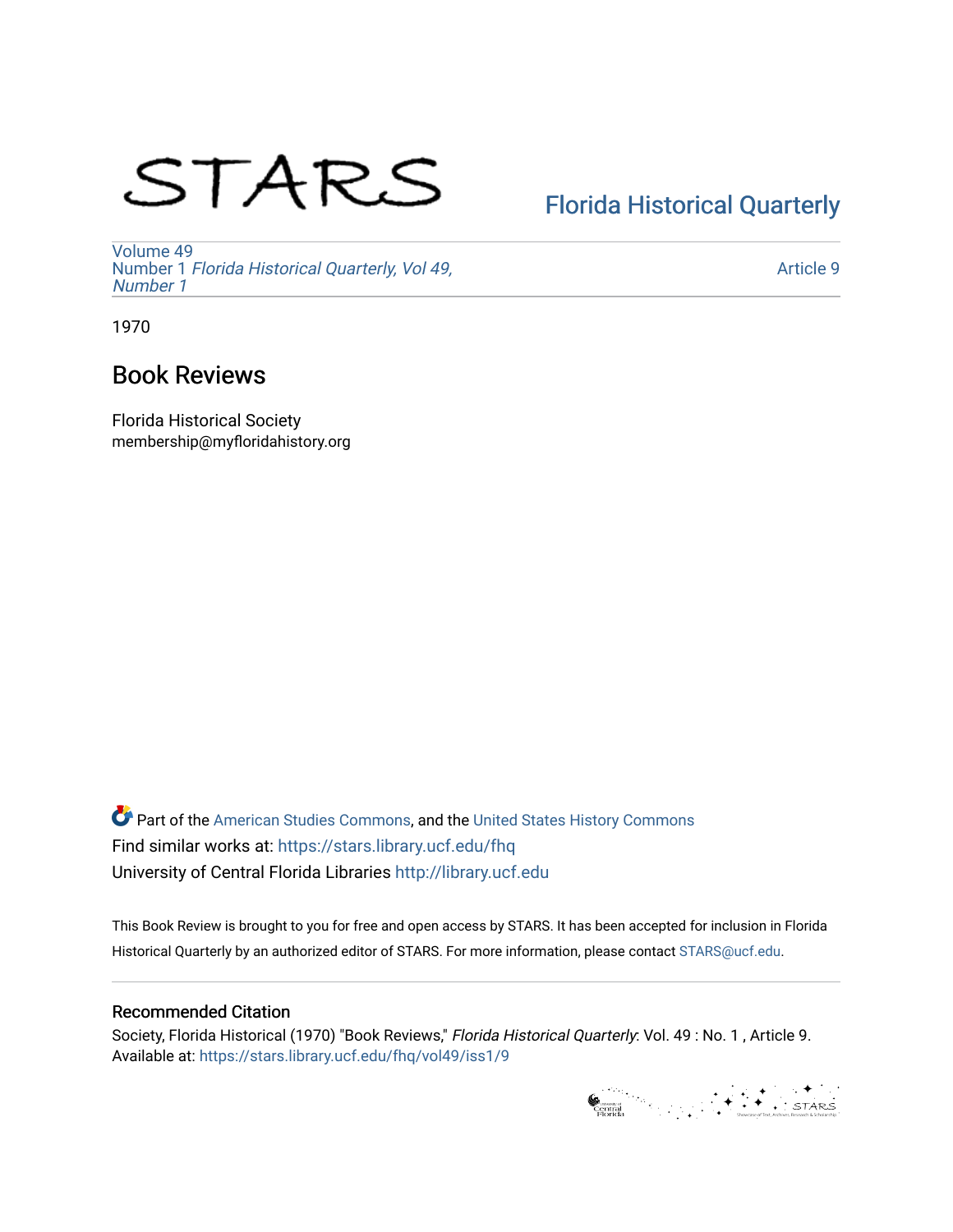*Trade and Privateering in Spanish Florida, 1732-1763.* By Joyce E. Harman. (St. Augustine: St. Augustine Historical Society, 1969. viii, 99 pp. Preface, introduction, appendices, bibliography, index. \$3.00.)

The history of St. Augustine during the First Spanish Period, 1565-1763, is the story of struggle, deprivation, and precarious survival. Except for the short life of the Franciscan missionary system in the seventeenth century, colonial efforts in the peninsula and the Gulf coast north of New Spain suffered from indifferent support and seemed to be often frustrated by foreign and Indian intrigue and war. Spanish Florida in the eighteenth century endured in the form of three frontier *presidios* - Apalache, Pensacola, and St. Augustine. Following the founding of Charles Town and the inevitable attacks from South Carolina, 1702 - 1704, the last sixty years of the First Spanish Period were probably the most desperate and dismal in the settlement's existence.

After Governor James Moore and English soldiers from Carolina assaulted St. Augustine during the War of the Spanish Succession, the colony only subsisted until the conclusion of the Seven Years' War when Florida was transferred from Spanish to British rule. In the wake of Moore's destructive raids, the port-city lay in ruins, the Franciscan missionary system suffered irreparable devastation, and Anglo-Indian alliances disrupted colonial life for the next six decades. But, Spanish *San Agustin* persevered as an almost isolated seaport. It survived even when the Spanish crown seemed apathetic to the colony's existence, and carelessly permitted the *situado* (subsidy) payments to lapse years behind the city's everyday needs. Since the agrarian efforts at St. Augustine were generally unproductive the delays in subsidy payment forced the Florida governors to direct a credit economy which was founded upon the purchase of expensive and sometimes spoiled Cuban provisions at usurious interest charges. As a consequence, Spanish Florida only existed in the eighteenth century.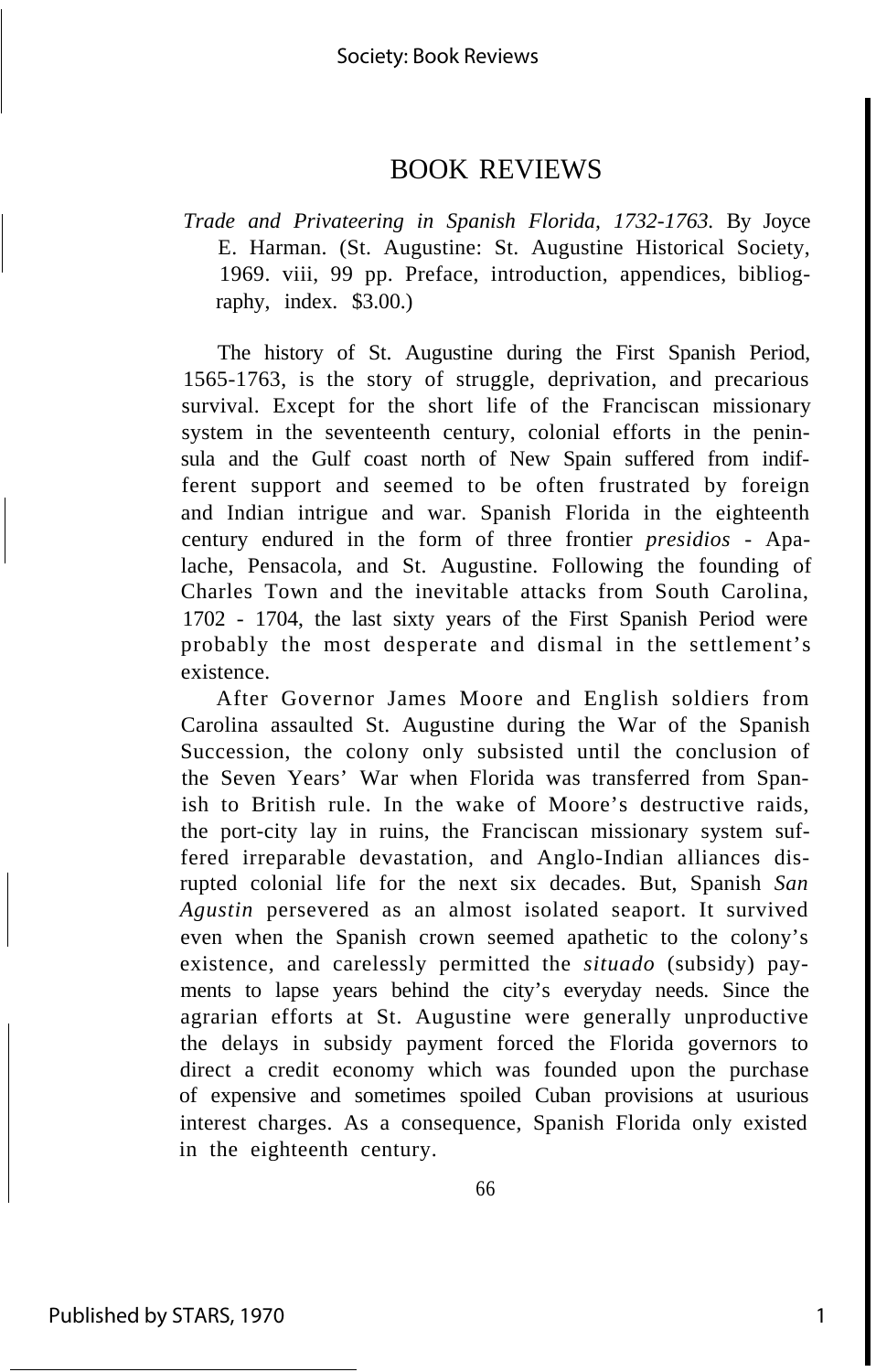The Spaniards in St. Augustine ultimately endured that chaotic century with the help of supplies acquired in the British colonies. Although typically illicit or prohibited, Anglo-Spanish commerce in southeastern America supplemented the settlement's meager agrarian production and inconsistent subsidy from Cuba with shipments of foodstuffs. An impressive quantity of edible goods was transferred from the English colonies to St. Augustine as this informative little monograph graphically reveals to its readers. Such staples as bacon, beef, butter, cheese, flour, pork, and salt appeared conspicuously in the cargoes of vessels sailing south to Spanish Florida. *Trade and Privateering in Spanish Florida* therefore presents a fine portrait of St. Augustine's commerce in the last years of the colonial period.

Joyce E. Harman's work is well researched and includes statistical evidence and insights into intercolonial trade operations of the eighteenth century. Employing the papers of the British Public Record Office, American Colonial Shipping Records, the East Florida Papers, and the *South Carolina Gazette,* the author has narrated a fascinating story of Anglo-Spanish commerce in Florida. Although the monograph might have depended upon some other Spanish sources, e.g., the Stetson Collection photostats, it shows careful scholarship and the appropriate interpretation of all the archival materials under scrutiny. Miss Harman's book is also replete with maps, cargo manifests, and shipping records relating to trade between certain English ports and Spanish St. Augustine. Such a monograph must be considered a very useful contribution to the historiography of colonial Florida.

**Southern Illinois University ROBERT L. GOLD** 

*Holmes Valley: A West Florida Cradle of Christianity.* By Elba Wilson Carswell. (Bonifay: Central Press, 1969. 145 pp. Preface, map, illustrations, index, selected references. \$3.80.)

Anyone who might question that Holmes Valley was in fact "a West Florida cradle of Christianity" need only read Mr. Carswell's book to be otherwise convinced. The author has quoted liberally from the works of two early travelers, John Lee Williams, the surveyor-historian, and the Rt. Rev. Michael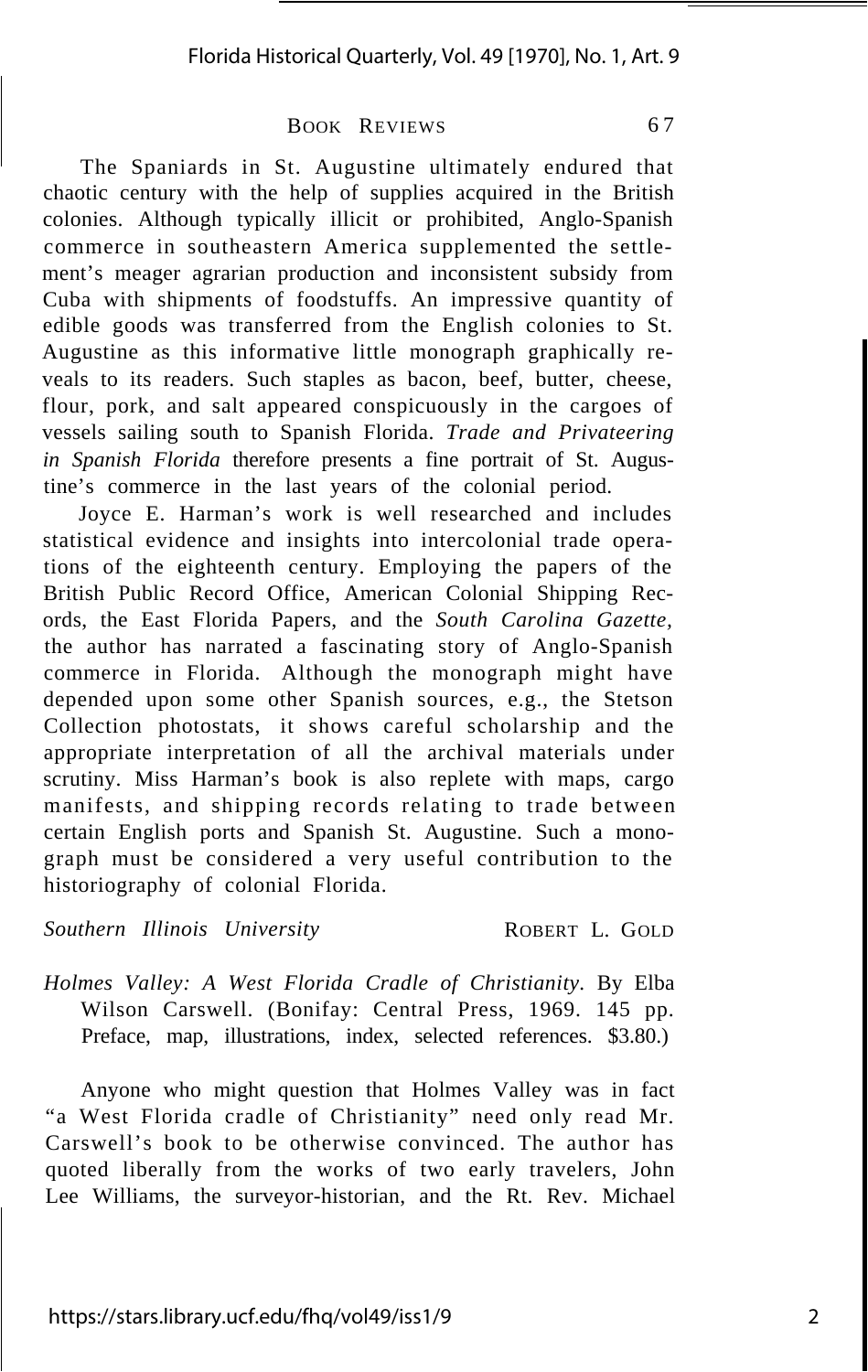Portier, first Vicar Apostolic of Alabama and the Floridas and Bishop of Mobile. Drawing on these works and other source material, the author has skillfully set the stage for a substantial accomplishment: a history of the churches of the area from their genesis to the present day. Contained within this six-chapter blend are interesting and informative observations on the Indians of the Florida Panhandle and beyond, and the author's own conclusions on the derivation of the names of Choctawhatchee and Holmes Valley. In the latter instance neither is quite what one would expect.

The remainder of this work is devoted largely to the earliest religious denominations in the community, their houses of worship - the Moss Hill Methodist and Ebenezer Baptist Churches of Holmes Valley - and to those who served and attended those churches. It does, however, touch on other denominations and other churches of the neighboring hills and valleys, including Orange Hill Baptist and the Presbyterian Church of Euchee Valley. Sharing in this historical recognition are the Orange Hill Male and Female Academy and the Knox Hill Academy.

Absence of footnotes may well be greeted with mixed emotions: disappointment by the scholar and relief by the casual reader. Yet a careful examination of the selected references suggests that the author left no page unturned in his search for historical accuracy. The illustrations and the index are excellent, and the latter contributes materially to this book as a research tool. Almost nine pages of names appear in the text, and unquestionably these are valuable to the historian and genealogist, yet these names would have been no less useful assembled and categorized in an appendix. It is no reflection on this work to say that the physical properties of the book leave something to be desired. Perhaps budgetary considerations dictated the use of typewritten, offset-printed text along with staple fasteners in the binding, neither of which contributes to ease of reading.

The author has filled a void in a subject and a region of the "other Florida," the history of which has been little-known and long-neglected. This book therefore deserves a place in the library of the Florida history scholar and the casual reader alike. *Tampa, Florida* JOHN D. WARE

Published by STARS, 1970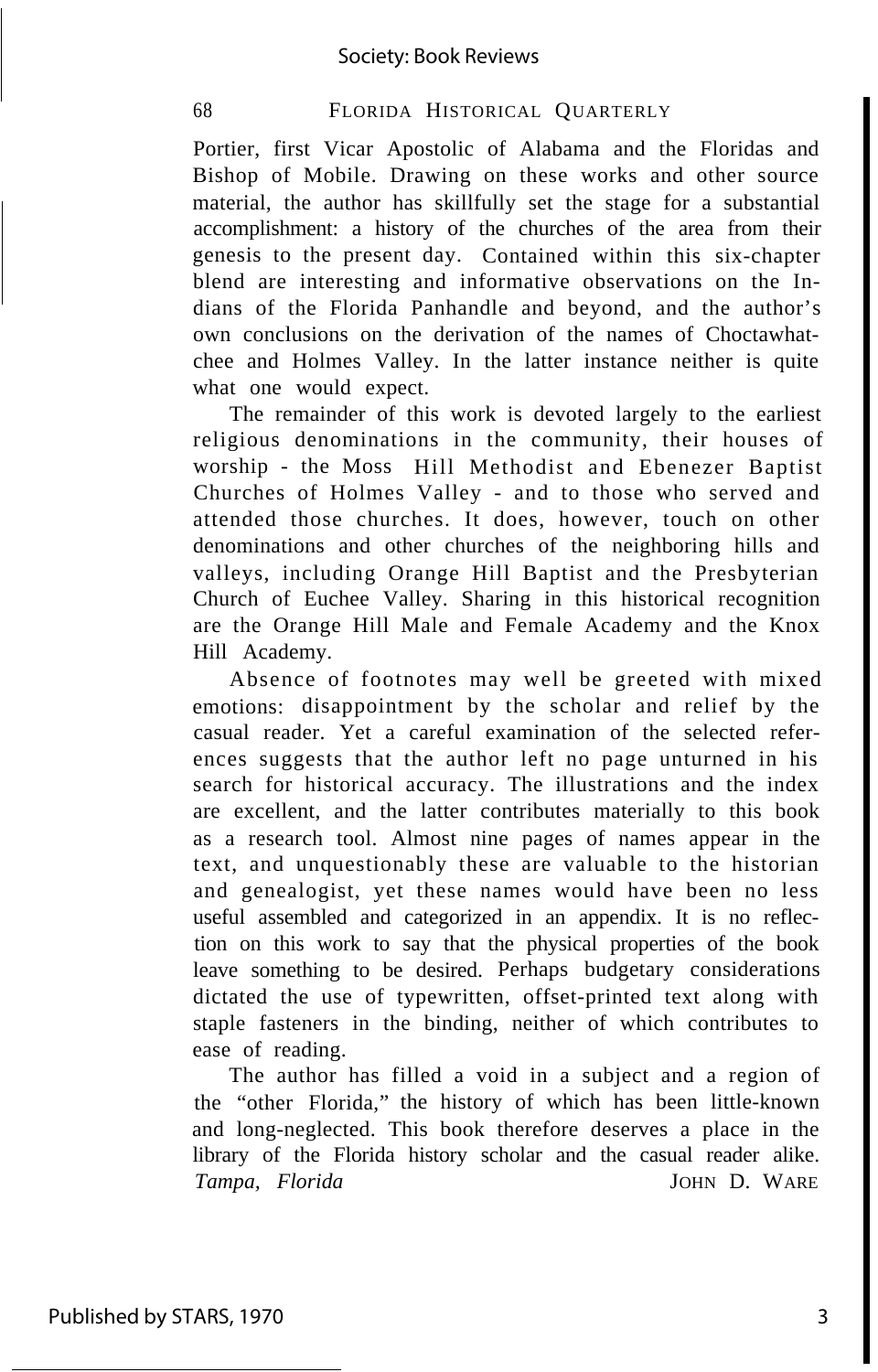*Papers: Jacksonville Historical Society, Volume V.* By Dena Snodgrass. (Jacksonville: Jacksonville Historical Society, 1969. iii, 120 pp. Preface, notes, bibliography, index. \$3.00.)

From the time of its inception, the history of the "Cow Ford" (Jacksonville), at the "S" bend of the "River of Many Names" has been fairly well documented. The Jacksonville Historical Society in addition had published previously four volumes of papers. Now, to add both depth of detail and color to the substantial writings of the past comes Volume V. It contains an interesting selection of sixteen sketches about Jacksonville and vicinity by Miss Dena Snodgrass, chosen and revised from a series of forty-three published in the *Florida Times-Union,* 1963-1967. Those who know Miss Snodgrass and her background for this task will not be disappointed by this new and discerning compilation.

After the lead article on "The River of Many Names," the St. Johns, there are others to prick any fancy. There is a sketch on our redoubtable founder himself, Isaiah D. Hart, together with a reproduction of his signature. This worthy compiled an estate of some \$55,000 in personal property plus extensive land holdings, a considerable accomplishment for 1861. A letter from his son Ossian B. Hart, the first native born Florida governor, is the subject of another article. Away from his home in Tampa, where he practiced law, to settle his father's estate, he wrote to his wife. His letter penned from "Plantation" contains homey details and husbandly tenderness. No other personal letter of Ossian Hart is known to exist.

Fort George Island and the several fascinating residents it harbored over the years were the gist of other articles. Starting with the swash-buckling Don Juan McQueen, original Spanish land grantee, to Spanish American War hero Admiral Victor Blue whose family is still there, there has been a parade of colorful people. Most colorful perhaps were Zepheniah Kingsley and his wife Madegigine Jai who later moved to Haiti. A Kingsley granddaughter, Anna Matilda McNeill, was "Whistler's Mother" painted by the famous artist, James McNeill Whistler. The "clang of the trolley" signalled a reminder of Jacksonville people and politics in the 1900s. The early gunsmith and arms manufacturer, Calvin Oak, is appraised, and the Great House built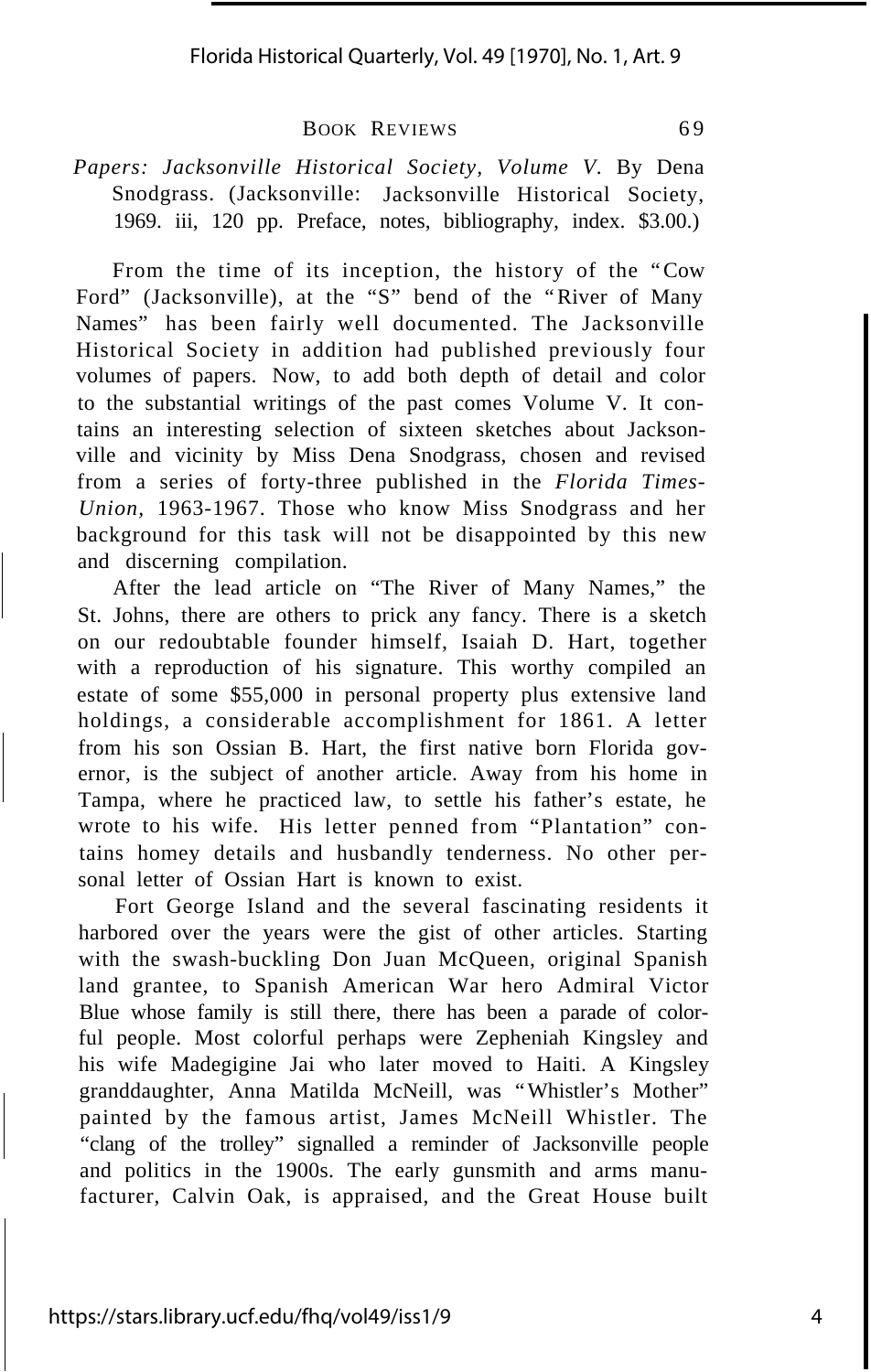by Lewis Fleming in 1857 at Hibernia, and so beautifully restored by the Ralph Gibsons, is recalled. The trading posts of John Spalding along the St. Johns, visited by William Bartram in the 1770s are described.

The author is well known in Florida historical circles. As past-president of the Jacksonville and Florida Historical Societies, she has brought to this undertaking professional competence and knowledge. The value of the papers is considerably enhanced by the addition of footnotes, bibliography, and index. The latter is the work of Miss Audrey Broward. The footnotes deserve attention since they contain suggestions for research particularly on the Kingsleys and Fort George Island. James C. Craig is editor and wrote the preface. As most historians know, historical writing at the local level is often shamefully neglected. Jacksonville is fortunate to have this new series of historical vignettes by a working historian. The author of all these concerned with the production of the "papers" are deserving of praise and credit.

*Jacksonville, Florida* O. Z. TYLER, JR.

- *El Inca Garcilaso de la Vega.* By Donald G. Castanien. (New York: Twayne Publishers, 1969. xi, 154 pp. Preface, chronology, notes, bibliography, index. \$5.95.)
- *El Inca: The Life and Times of Garcilaso de la Vega.* By John Grier Varner, (Austin: University of Texas Press, 1968. xiv, 413 pp. Preface, illustrations, glossary, bibliography, index. \$10.00.)

Dr. Castanien's study of the literary work of Garcilaso de la Vega, el Inca (1539-1616), the Peru-born natural son of a Spanish conquistador and a first cousin of the last emperor of the Incas, is Volume LXI in Twayne's World Author Series. This series surveys the major national writers of the world and their works. Dr. Varner, on the other hand, has written a biography placing El Inca's life in context with contemporary events. Castanien presents a chapter each for the Peruvian background, the writer's life, his works, his reputation as a historian, and the meaning of his writings. El Inca's production consisted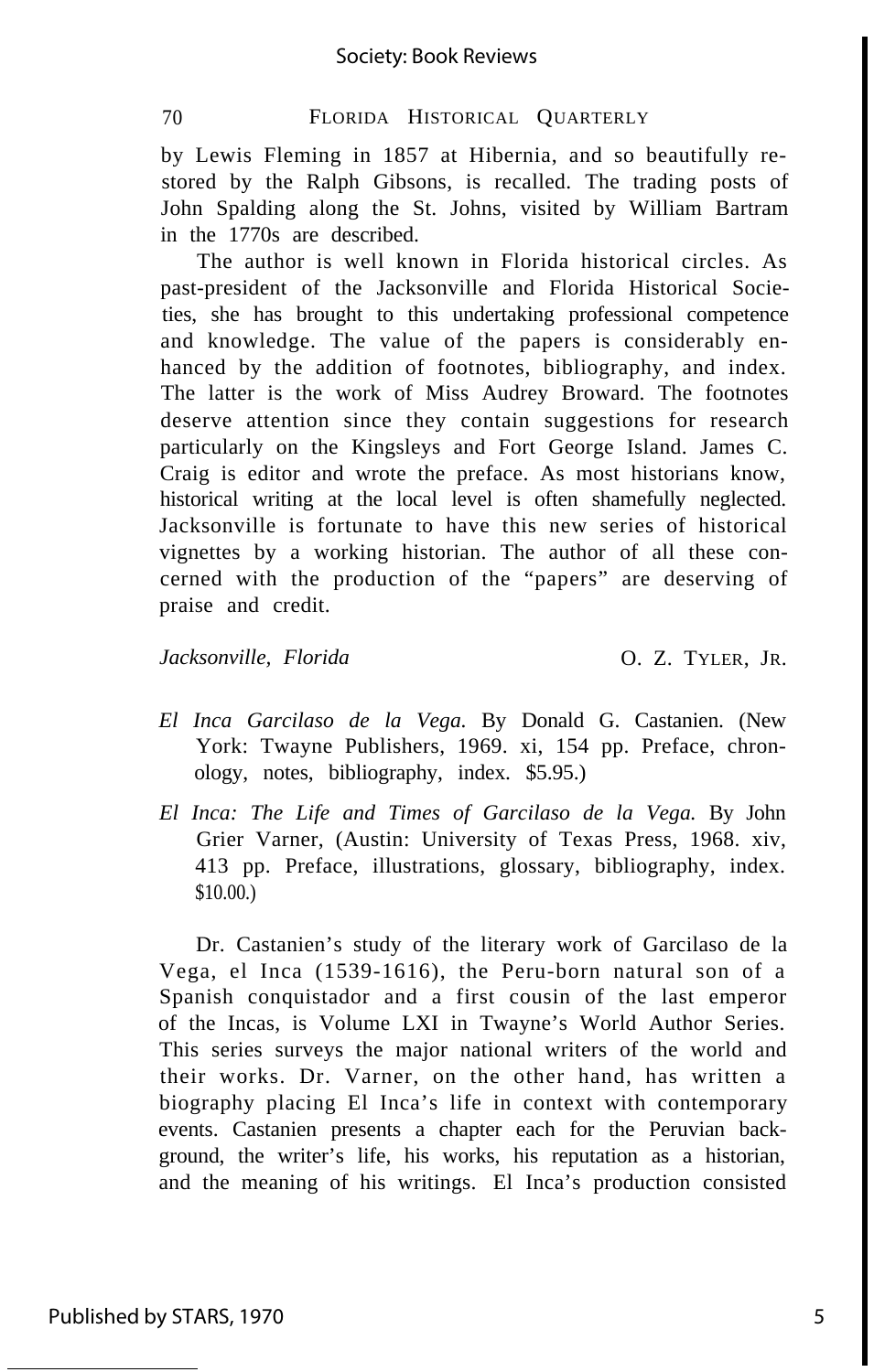of a 1590 translation of Leon Hebreo's Italian *Dialoghi d'amore, La Florida del Inca* (1605), the *Comentarios reales* (1609), and the *Historia general del Peru,* published posthumously in 1617.

Varner divides his biography into a prelude, two parts, and a postlude. The prelude tells about Peru before and during the Spanish conquest. Part One records El Inca's birth, his ancestry, and his life in Peru until he left for Spain in 1560, and part two narrates his residence near his father's relatives in Cordoba Province. The postlude covers the life of El Inca's natural son by a lowly Spanish woman, and the influence of the Peruvian's writings on events in his country 150 years later. Castanien attempts to ascertain the purpose behind El Inca's work and the motives for his interpretation of Indian and Spanish life in Florida and Peru. On the other side, Varner wants to relate El Inca and his work with the social and political events and personalities existing in Peru, Portugal, and Spain.

Castanien and Varner agree in their views of El Inca's work. With Indians and *mestizos* in a lower rung of a caste-conscious society, El Inca sought a sense of value for himself and the Peruvians. The translation aimed at showing that he and his compatriots possessed intellectual capacity. Indians were not as barbaric as reputed by Spanish writers and were worthy of conversion to Christianity. Spain owed this much to the natives of Florida, Peru, and the rest of the New World. He wanted to reveal the splended heritage of Peruvians by writing for the first time the history of Incaic civilization, and he proclaimed it to be equal to that of the Spanish except for the absence of Christianity. Peru's natives had undergone heavy tribulations in enriching Spain materially, and therefore they should use their natural abilities to demand their rights as human beings. This exhortation quickened the spirit that eventually brought political independence.

Castanien's and Varner's sources include most of the books and articles written in Spanish on El Inca during the last twenty years. These works provide new data to English readers. Varner searched also for archival material in Peru, Mexico, and Spain, particularly in Montilla (where El Inca resided) and Cordoba. The authors have performed brilliant accomplishments. Castanien probes analytically and critically into the writings of El Inca in a restrained style and reveals the extent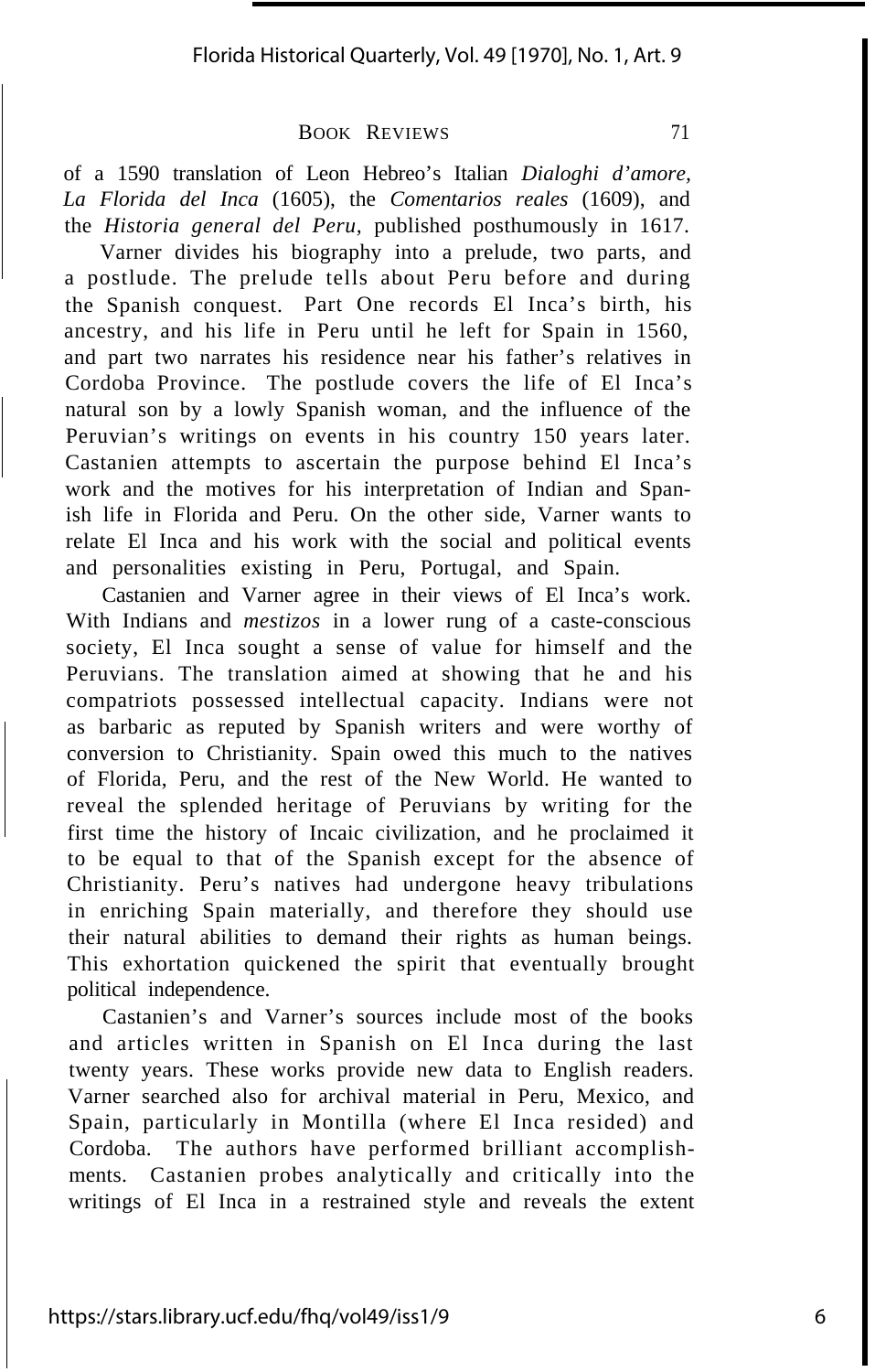that El Inca's works mirrored the conflict of his life. Varner expresses himself in controlled poetic and majestic sweeps befitting his subject, and he creates a bigger-than-life portrait of the introverted El Inca. These books conquer and will hold a significant place in the literature on this first Peruvian historical writer.

LUIS RAFAEL ARANA

*Castillo de San Marcos National Monument St. Augustine, Florida*

- *The Creek War of 1813 and 1814.* By H. S. Halbert and T. H. Ball. Edited by Frank L. Owsley, Jr. (University: University of Alabama Press, 1969. lvii, 331 pp. Acknowledgments, preface, introduction, notes, appendix, bibliography, index. \$8.00.)
- *War Cries on Horseback: The Story of the Indian Wars of the Great Plains.* By Stephen Longstreet. (New York: Doubleday and Co., 1970. xvii, 336 pp. Prologue, epilogue, list of further reading. \$7.95.)

*The Creek War* published in 1895 remains the only book on that important episode known to this reviewer. Professor Owsley, in his nine-page introduction to the new edition, indicates the book's principal strength and weakness: that it does a good job of presenting the Indian point of view, but that it is not a complete history of the war because of its scant coverage of the Georgia armies, and especially of Andrew Jackson's decisive campaign against the Creeks. The redmen, "the free and brave warriors of the great Creek nation" are presented in the romantic style. (p. 203)

Professor Owsley helps by including in his introduction short but pertinent biographies of the two authors. Those two gathered a good deal of their material through talks with survivors or their descendents. Their product therefore is rich in local lore, and it is especially useful in pinpointing on the ground, at least as the ground was in 1895, the places where important events occurred. The authors show traces of racism with regard to blacks, but not reds. Professor Owsley and the University of Alabama Press have performed a major service in making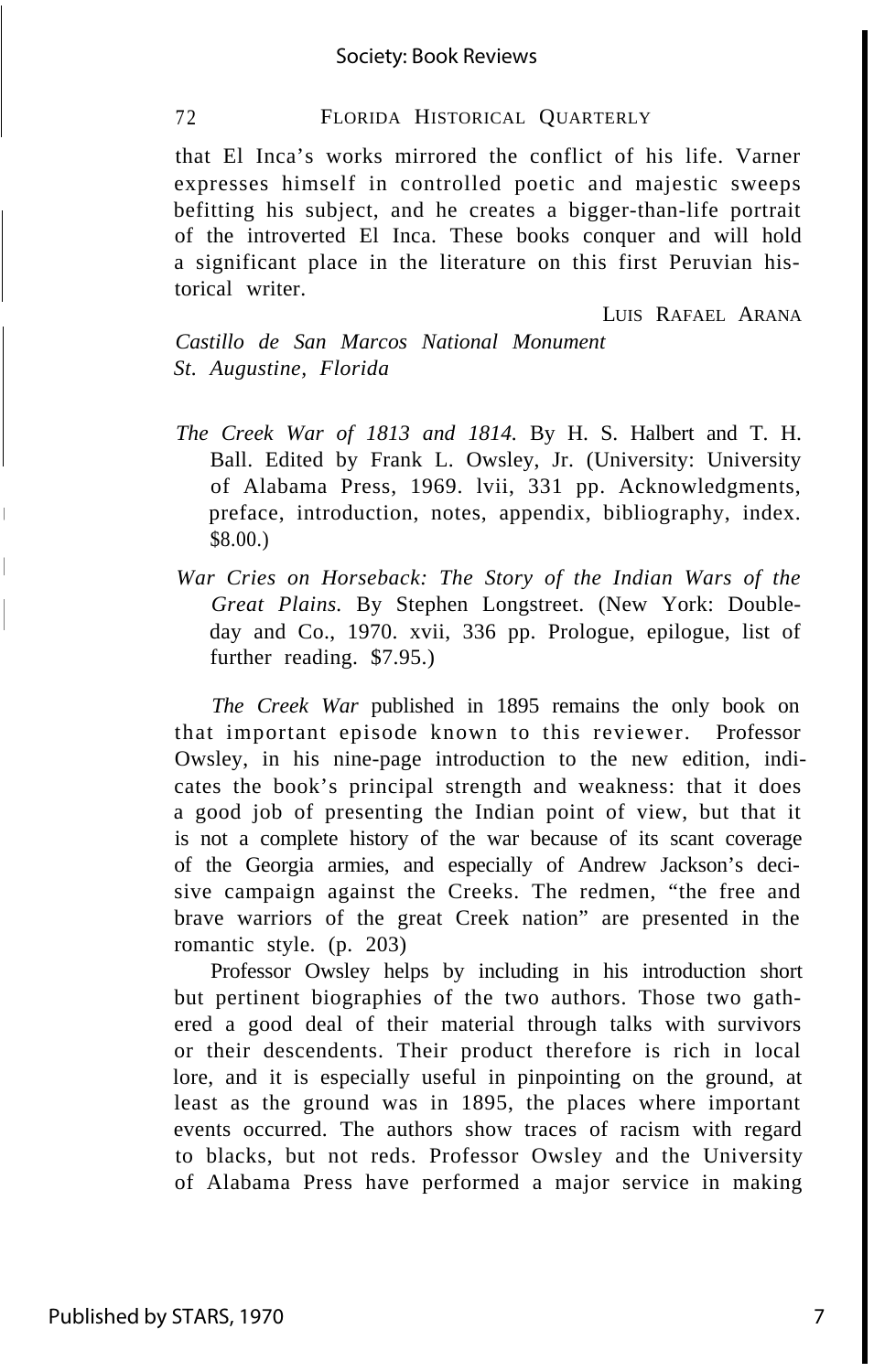this rare and singular work available to more scholars. At the same time they uncover the need for more recent scholarship upon the same subject.

Stephen Longstreet's *War Cries on Horseback* has nothing in common with *The Creek War* except Indian fighting and sympathy for the Indians. It is about the Plains Indians, whereas *The Creek War* is about the forest Indians. The two had to be fought in different ways. Longstreet cites Fairfax Downey's *Indian Fighting Army* in his inadequate bibliography, but not Paul I. Wellman, who has written effectively on the warfare against the Plain's Indians. He copies neither Downey nor Wellman; he conveys the brutality of Indian Campaigns better than any other writer I have read. His tools are a detached cynicism, which appears to respect neither folkmyths nor religion, and vivid, impressionistic phrases. In his account Americans often killed Indian women and children without mercy; in it certain Indian fighters, usually given respectable ratings, are categorized as psychopaths, obsessed with killing. Of Colonel Chivington after the massacre of the Cheyennes in 1864, which bears the Chivington name, he writes, "Pleased as King David bringing in the foreskins of the Philistines, the colonel returned to Denver with . . . a hundred fresh scalps." (p. 147) Another example of the vivid, impressionistic sentence is, "There was no mercy on either side in this brittle biting cold, a world of white blotched with red stains." (p. 173)

Longstreet indicts white Americans as the chief aggressors. He communicates no romantic illussions about the Indian fighting army. He rehabilitates General Custer as a man of parts, but says that like the rest of the army, officers and men, he was "sexually fond of Indian girls." He asserts that the main pleasure projects of frontier army life were drinking, gambling, and fornication, with a good deal of adultery thrown in. Our Indian wars offer a rare place where a writer can shown the United States' worst side without being labeled a Communist. Halbert and Ball present this worst side gently and in the diction of a more Romantic era, but Longstreet does it bluntly in the harsh diction of Naturalism.

*University of Florida* JOHN K. MAHON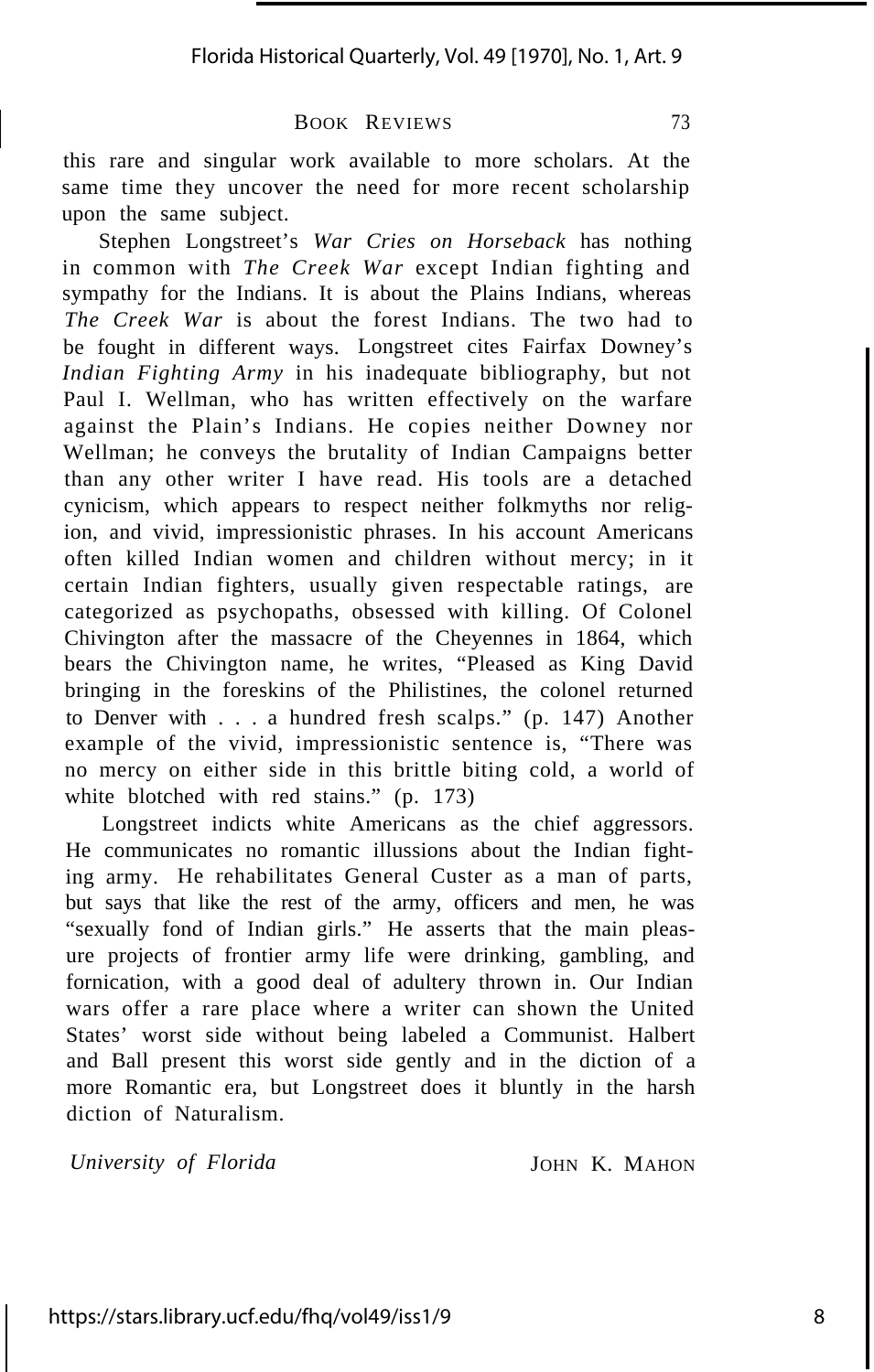*Memoria Sobre las Negociaciones Entre Espana y los Estados Unidos de America.* By Luis de Onis. Introduction by Jack D. L. Holmes. (Madrid: Ediciones Jose Porrua Turanzas, 1969. xl, 226. Coleccion Chimalistac, map, appendices. Paper; ca. \$30.00.)

If Luis de Onis y Gonzalez was not the most important Spanish minister to the United States, he is certainly the best known. Although the United States refused to recognize him as minister from 1809 to 1815 because of the Napoleonic usurpation in Spain, Onis remained in the United States and defended his country's interests. He so ardently opposed the activities of agents from Spain's revolting American colonies that he was once implicated in an assassination attempt upon Manuel Torres, an agent from Colombia. Onis protested violation of United States neutrality by Latin American revolutionaries and influenced Congress to pass legislation to block loopholes in the law. Legal remedies proved unsuccessful. The most significant act in his career, however, was the negotiation of the famous Adams-Onis Treaty of 1819, by which the United States received the Floridas and won recognition of its claims to territory to the Pacific Ocean. Samuel Flagg Bemis has concluded that negotiation of the treaty "was the greatest diplomatic victory ever won by an American Secretary of State [John Quincy Adams]." If this claim can be made for Adams, Onis staked no less a claim for himself in his *Memoria,* since he saved for Spain the vast territory of Texas and the Southwest to California.

When the Florida purchase treaty first reached Spain it was favorably received, but opponents of ratification soon appeared complaining that Spain had given up too much. The principal obstacle to acceptance of the treaty, however, involved large land grants in Florida made to certain royal favorites after the deadline for such grants had expired. Under the terms of the treaty these grants would be null and void. Onis dismayed by the delay in approving the treaty published his *Memoria* in 1820. It contained a summary of the treaty negotiations in which Onis defended his actions, argued against the validity of the late land grants, and urged approval of the treaty. The *Memoria* also included a general treatise upon the United States and several appendices among which were a draft of the treaty and copies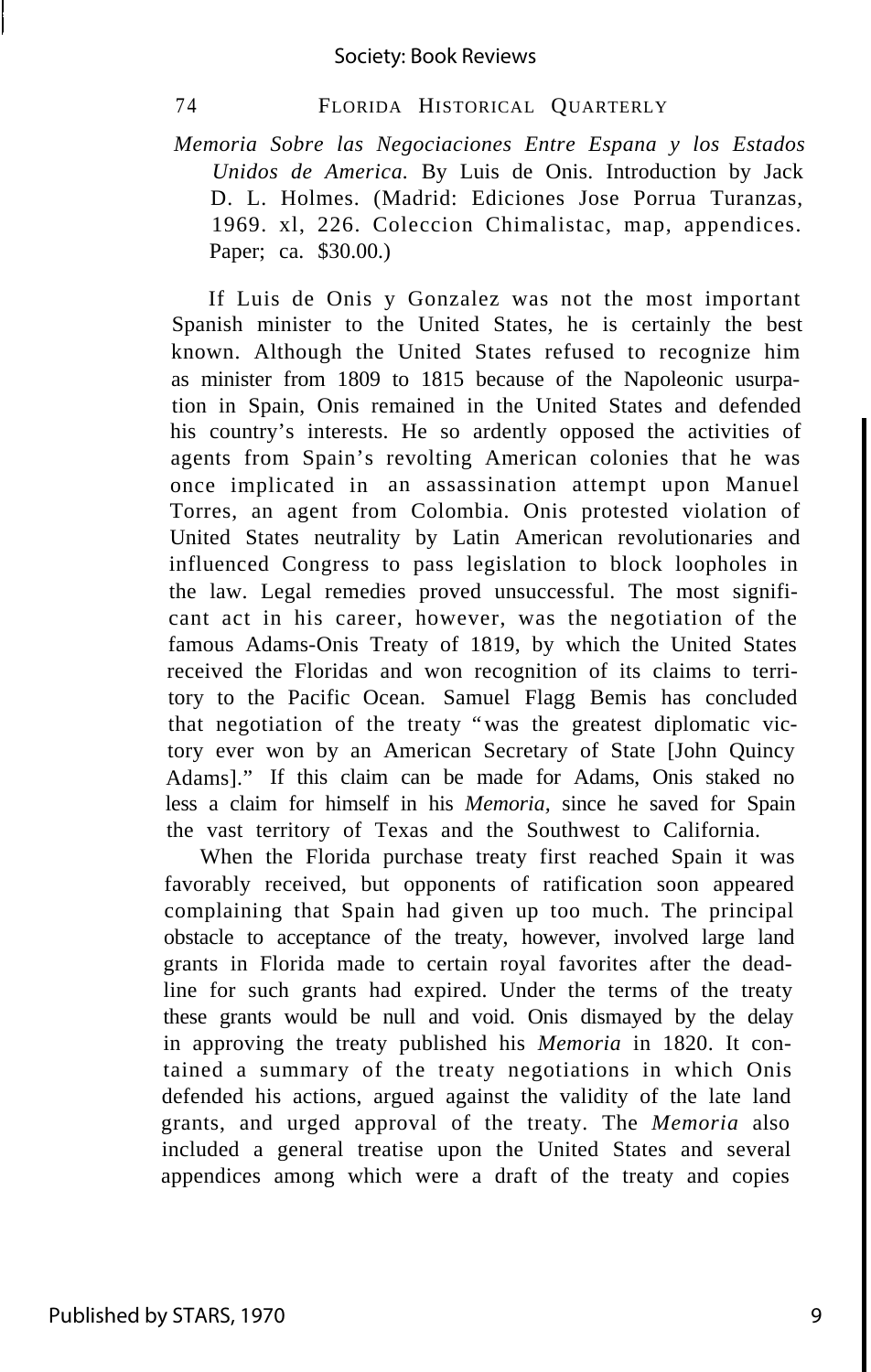of propaganda pamphlets written and published by Onis in the United States under the pseudonym of "Verus." A map by the French geographer, Adrien H. Brue, printed with the *Memoria* showed the demarcation line. The map of North America used by Adams and Onis during their negotiations, an 1818 edition by John Melish, was not included. Onis' *Memoria* helped convince the new Spanish *Cortes* of the value of the treaty. After due deliberation the *Cortes* nullified the questionable land grants and ratified the treaty. A few weeks later the King shorn of much of his power by the recent Liberal revolution added his signature. Obviously, without Spanish approval the treaty would have been lost. Therefore, if the Transcontinental Treaty as some call it was one of the most notable accomplishments of United States diplomacy, Luis de Onis deserves a lion's share of the credit for its successful conclusion, and his *Memoria* must be considered an exceptional document.

The reproduction of the *Memoria* under review is a copy of the 1820 Madrid edition. It appears as Volume XVII in the *Coleccion Chimalistac de Libros y Documentos Acerca de la Nueva Espana,* a valuable but limited and expensive set of books and documents published in Spain. In a very able introduction Professor Jack D. L. Holmes summarizes United States-Spanish diplomacy from the American Revolution to 1819. He also provides biographical sketches of Adams and Onis including a brief historiography of the *Memoria.* Equally important is the select bibliography added by Holmes which reveals the need for a good biography of Onis. The reprinting of the *Memoria* in 1969 was a fitting salute to the sesquicentennial anniversary of the Adams-Onis Treaty of 1819 and the acquisition of the Floridas by the United States.

#### *University of West Florida* WILLIAM S. COKER

*The Atlantic Slave Trade: A Census.* By Philip D. Curtin. (Madison: University of Wisconsin Press, 1969. xix, 338 pp. Preface, illustrations, appendix, bibliography, index. \$7.50.)

This latest work by Philip D. Curtin not only substantially augments what has been called "the slim bibliography of the slave trade," but it is a *tour de force* in the application of the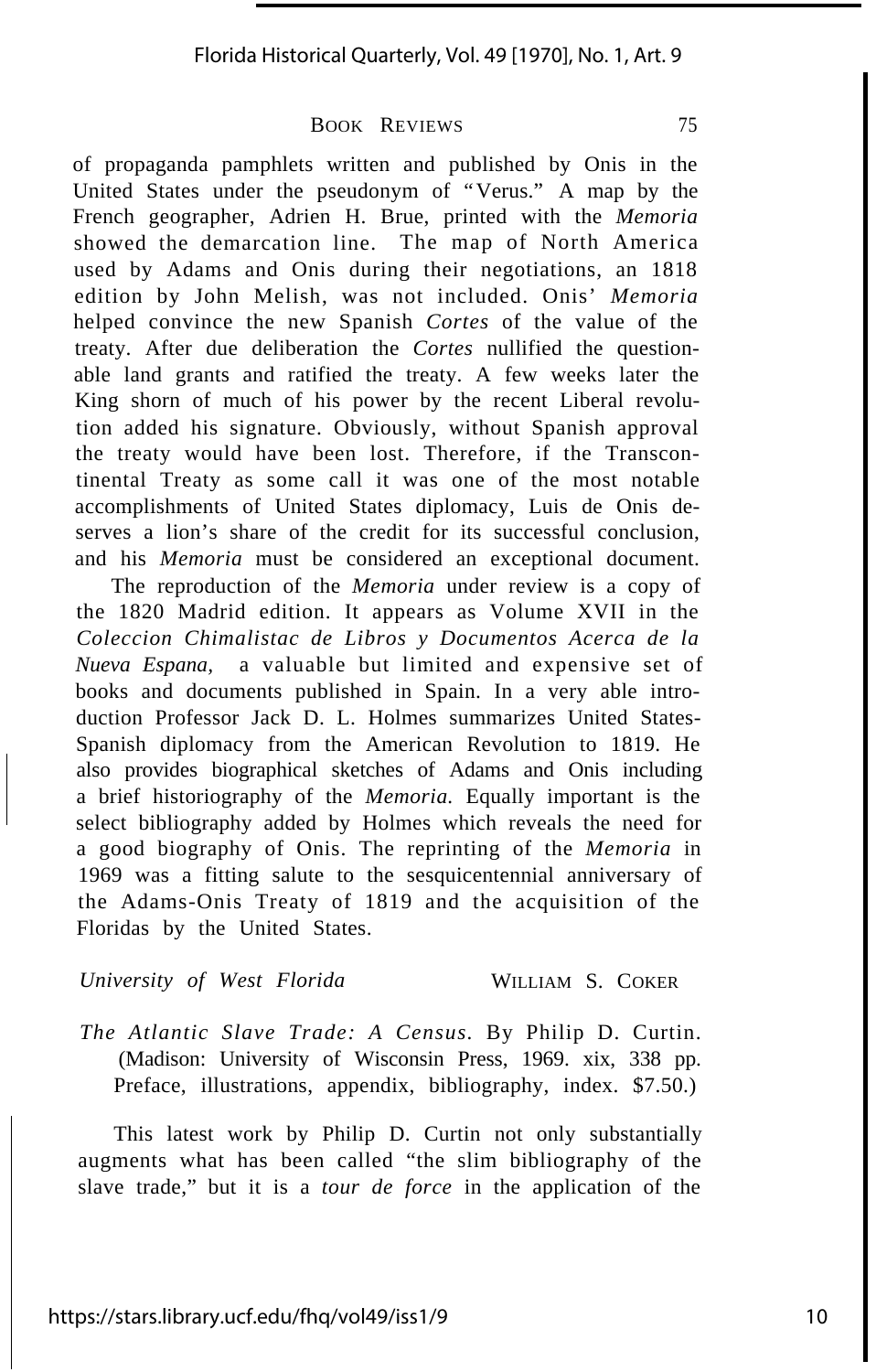techniques of quantitative analysis to an historical problem that has traditionally been the subject of vague generalities and conflicting conclusions by historians. *The Atlantic Slave Trade: A Census* is not a book for the casual reader; it will not prove particularly instructive to the mathematically unsophisticated. Rather, it is a volume that is designed to serve as a source-book of as accurate information on the "numbers" of the Atlantic slave trade as can be secured through research and interpretation of relevant statistical data. It is a pioneering effort to end the predilection among historians of the slave trade to copy over and over "the flimsy results of unsubstantial guesswork" and to pass on from generation to generation "the hesitant guesses of the past" as hard data (p. 11), by creating a "new synthesis" new knowledge derived from the exploration and manipulation of existing knowledge (xviii).

Through the use of computer and quantitative methods, Curtin achieves an impersonal, scholarly, and detailed statistical reconstruction of Spanish, Portuguese, English, French, Danish, and Dutch slave-trading activities within the conceptual framework of distribution in time and space. "Time" ranges from the fifteenth into the nineteenth centuries. The concept of "space" centers upon the geography of the trade as revealed through determination of various sources and locations of procurement in Africa and areas of distribution in the New World. The data for analysis is drawn from what the author calls "the literature of the slave trade"-recognized monographic studies that have been based upon such sources as government documents, company records, property inventories, food consumption and trade goods accounts, plantation records, parish reports, customs house figures, and shipping records. This array of quantitative and quantifiable information produces the wealth of charts, statistical tables, maps, graphs, and diagrams that may either delight or confound the reader, but which give impressive support to the conclusions that Curtin presents in the chapter entitled, "Major Trends." For many, this is the chapter which will be the true substance of the entire book, for whether the reader has understood the techniques of analysis and the mathematical calculations involved, it is here that the results are translated into the hard data of the new synthesis. The results are the evidence that will occasion revision of long established opinions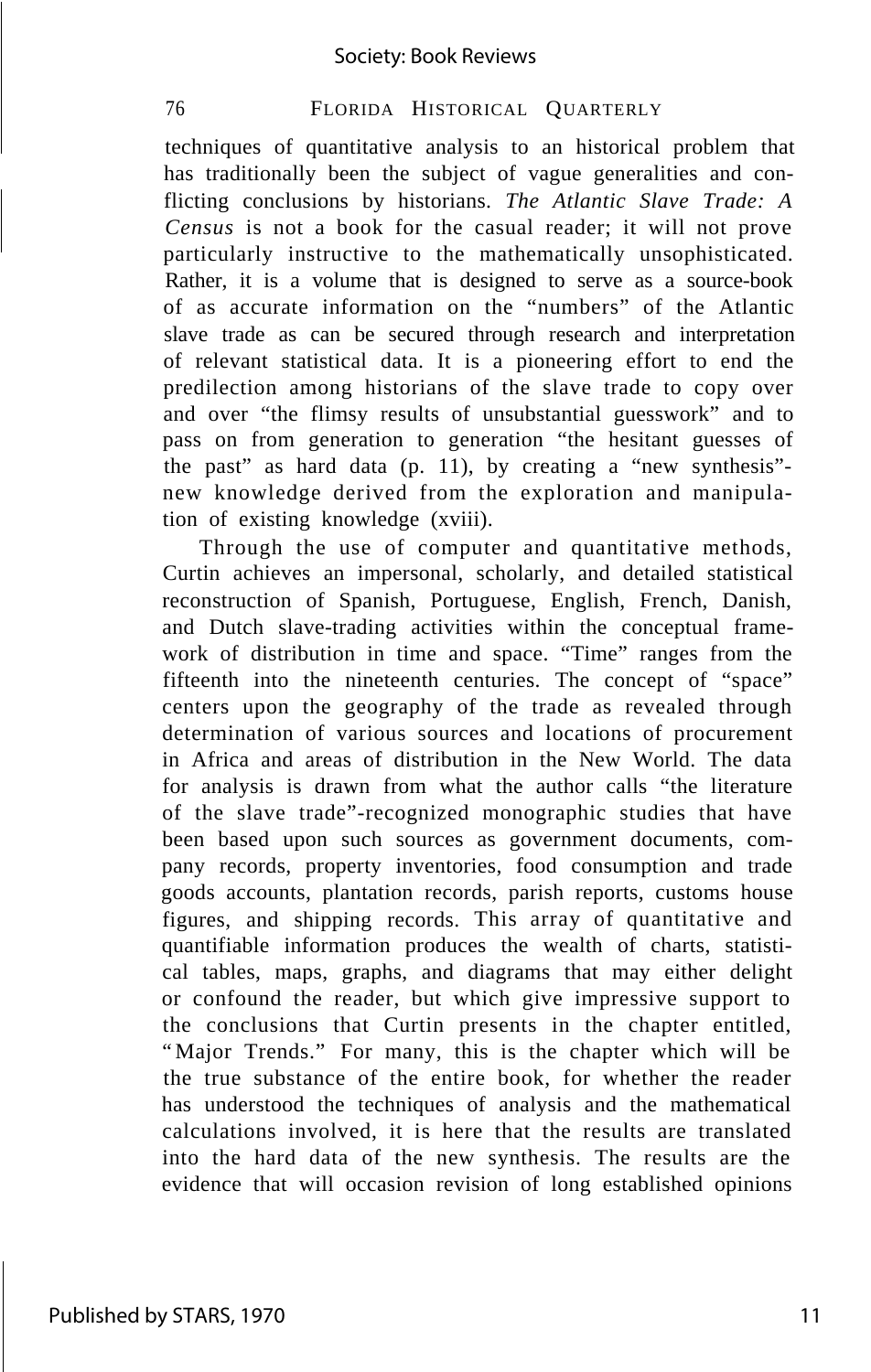and interpretations and suggest new research problems in the demographic and societal history of Africa. These results are the evidence that this book which is modestly subtitled . . . *A Census,* may well be . . . *The Census* of the Atlantic slave trade.

*Florida A & M University* FRANCES J. STAFFORD

*Correspondence of James K. Polk: Volume I, 1817-1832.* Edited by Herbert Weaver and Paul H. Bergeron. (Nashville: Vanderbilt University Press, 1969. xxxviii, 610 pp. Preface, acknowledgements, bibliographical note, index. \$15.00.)

This is Volume One of a projected multi-volume collection of letters to and from James K. Polk. It covers the years 1817 through 1832, and it is truly an attractive beginning of a worthwhile project. The editors propose eventually to make available all Polk correspondence regardless of whether or not it has been previously published. This volume is impressive in its completeness, yet for the study of state and national affairs it may prove the least valuable of the proposed volumes. There is little extant family correspondence for this period - no letters from Polk's wife, only one from his mother, none from his sisters, and only a few from his brothers. These throw little light upon family affairs. Neither is there much material on state or national affairs. There are very few letters to or from national figures and even the few from Andrew Jackson are of minor importance.

Still this is an important volume and it probably proved the most difficult for the editors. It is history at the grassroots. If Polk did not truly consider himself the servant of his constituents they certainly considered themselves his sovereign. One constituent jokingly addressed him: "Thos. J. Porter one of the sovereign in and about the land of Duck [River] to his servant and friend James K. Polk Send greetings and enquiries for news." The numerous veterans of the Revolution and the War of 1812 who had settled in Middle Tennessee expected their congressman to secure pensions for them. Their sons and grandsons wanted federal jobs, the establishment of post offices and mail routes to serve their local communities, and newspapers from the outside. Polk should have considered himself fortunate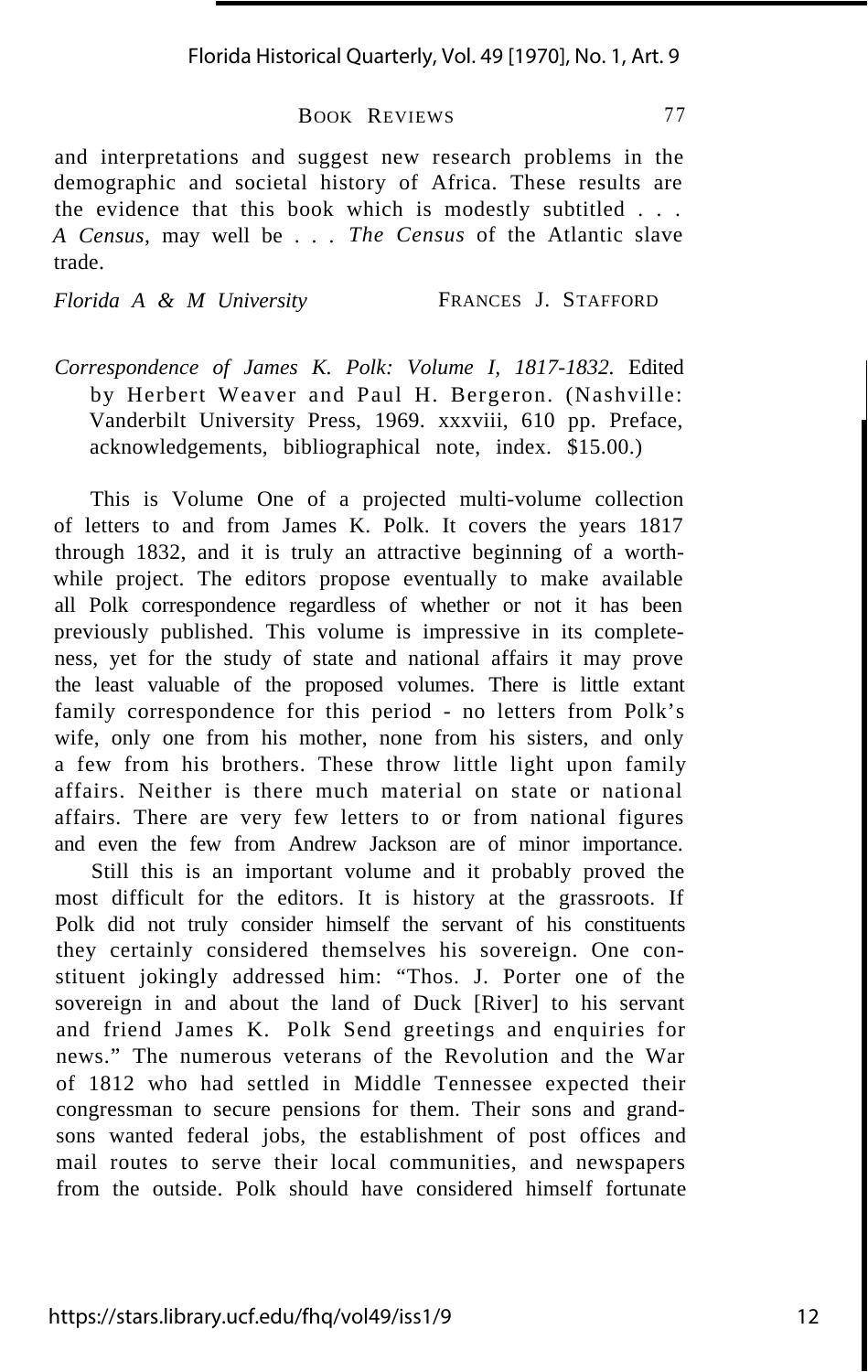if he did not lose heavily from advancing money for scores of subscriptions to the Washington *Globe,* the *National Intelligencer,* and the *United States Telegraph.* After the break between Andrew Jackson and John C. Calhoun, however, few constituents wished to subscribe to the last. "I would take Duff Greens paper too," wrote one friend, "but he is such a hell fired rascal that I being myself a virgin in politicks . . . I am afraid he might beget me with bastard opinions."

It is in the identification of these often obscure and semiliterate petitioners that the editors have performed their most difficult and valuable service. Their success is almost unbelievable. As a native of the area once included in Polk's congressional district the reviewer is fascinated by the local history revealed in these letters from the grassroots. Professors Weaver and Bergeron should be complimented for a job well done.

*University of Georgia* JOSEPH H. PARKS

*The Early Jews of New Orleans.* By Bertram W. Korn. (Waltham, Massachusetts: American Jewish Historical Society, 1969. xxi, 382 pp. Preface, chronology, illustrations, abbreviations, acknowledgements, index. \$12.50.)

This excellent volume should appeal to Jews interested in their American experience, students of the frontier, and to historians of the lower South. It is the first major documented study of Jewry in the Gulf coast area, concentrating on the years 1757-1850. Who were these Jews and why did they come to New Orleans, Pensacola, and other settlements of the region? Dr. Korn concludes, "They came from New York City, from Charleston, and from England, France, Holland and the German-speaking lands, drawn by the promise of wealth, success and personal fulfillment, driven, too, by personal failure or lack of opportunity in their old homes. . . . Some found permanent security, prosperity and fame; others ended in bankruptcy, defeat or death. Some made a high mark, wrote their names large in the economic and political life of the city; others left a bare record of their passage. Most of them were engaged in the hectic commercial pursuits of the city . . . but there was a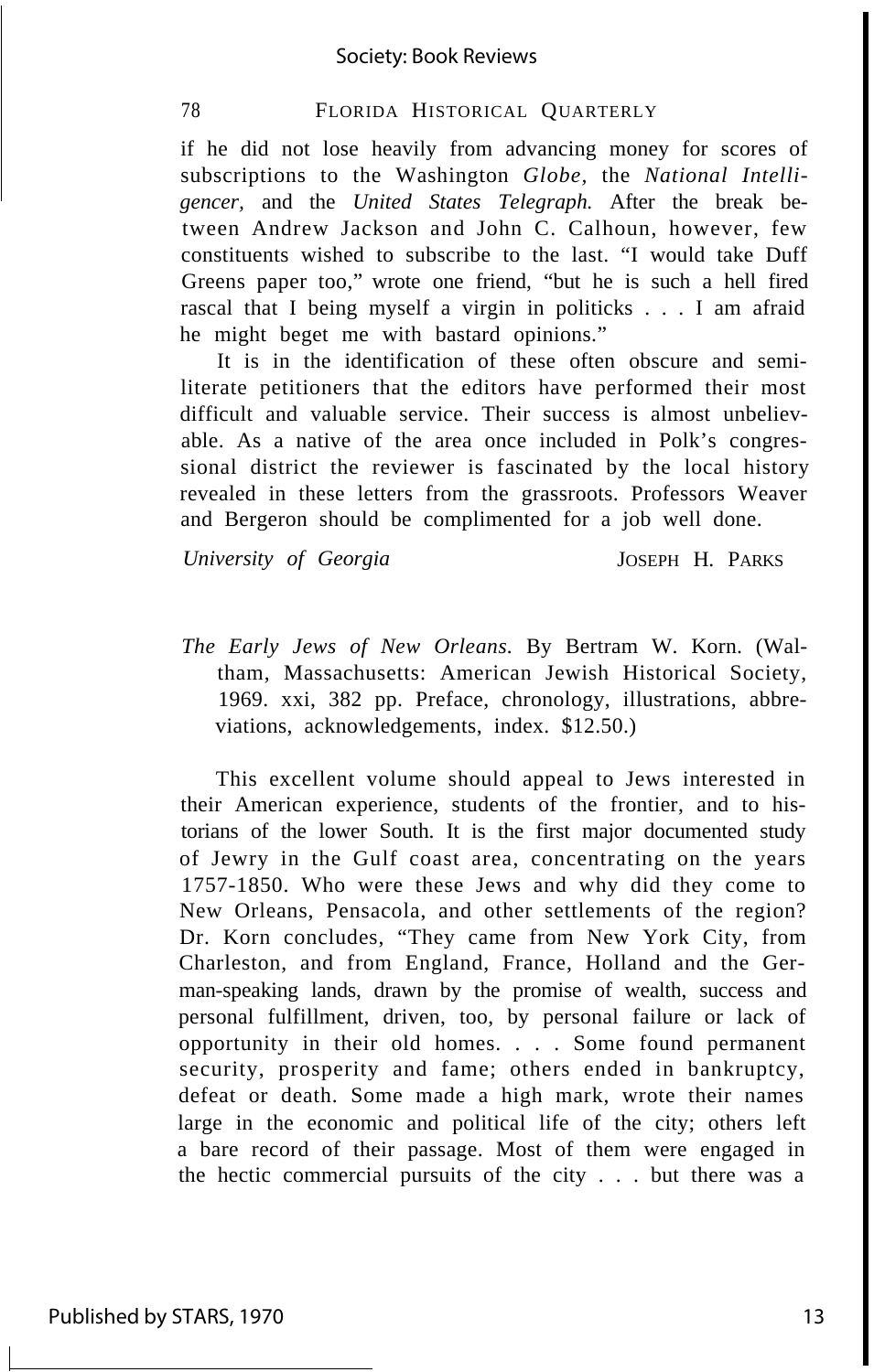sprinkling of attorneys, medical men, cultural leaders. Drama there was in the lives of many, duels, divorces, public conflicts; others lived quietly. They were people, and people are always interesting. But they were Jews, too."

The author, Senior Rabbi of Reform Congregation Keneseth Israel in Philadelphia, is well-known for his classic study of Jews during the Civil War and for thought-provoking monographs on such New Orleans Jews as Judah Touro and Benjamin Levy. In this, his most notable contribution to date, he builds on his earlier research and combines an exhaustive search for documents in archives and private papers spread over several continents and numerous countries. He particularly employs the valuable Notarial Archives of New Orleans, and the Louisiana parish (county) church and public records, an exhaustive study of all New Orleans newspapers, cemetery files, and innumerable published and secondary sources. Readers are advised to use two bookmarks - one for the formidable array of detailed notes in the rear, which do not confine themselves to mere bibliographical references, but add to his narrative additional data of great value-and one for the scintillating narrative itself, characterized by the author's superb command of the English language and how to express his story with good humor and sympathy.

Dr. Korn refers to these Jews as his people and is generally sympathetic to them, although Judah Touro comes in for a strict berating because of his failure to support the early establishment of a synagogue in New Orleans-Temple Shanarai-Chasset was not officially organized until 1827. The author notes that prejudice against Jews in New Orleans was notable by its absence, particularly when compared with other areas of the United States. He explains this by saying that New Orleans Jews considered themselves as Jews second, but as Americans and New Orleaneans *first.*

The volume is generally free from errors, although this reviewer noted several: Baton Rouge did *not* lack a military force of regular troops of the Louisiana Infantry Regiment (p. 107) ; the AGI, Cuba documents are in Sevilla, not Havana (p. 283) ; and West Florida Protestant marriage records *are* to be found, at least those concerning the Spanish Mobile District, 1780-1813 (p. 47). These nit-picking remarks do not detract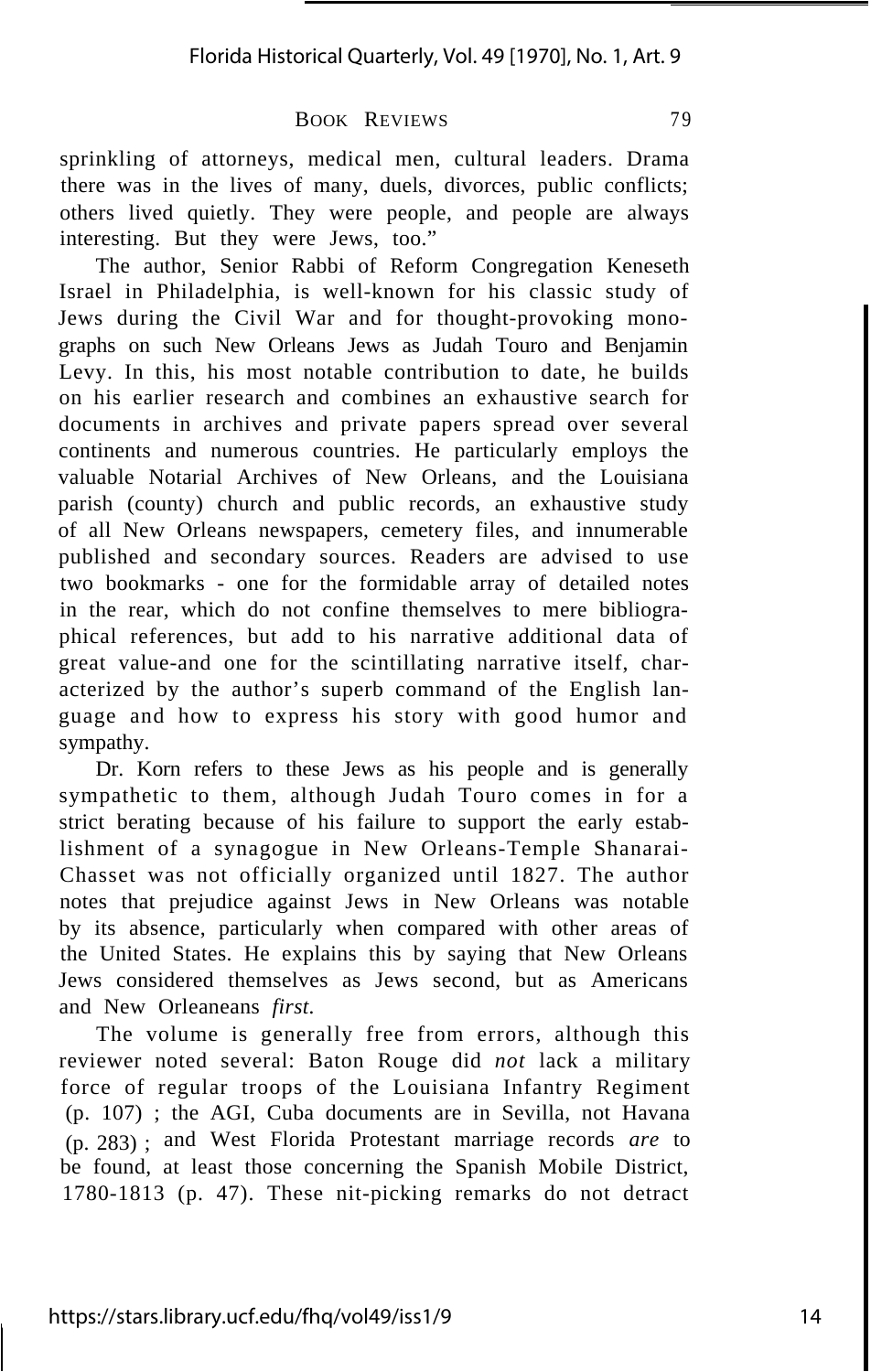from a book that is destined to earn a permanent place in the historical annals of the Jews, Southern history, and the frontier.

*University of Alabama in Birmingham* JACK D. L. HOLMES

*In Pirate Waters.* By Richard Wheeler. (New York: Thomas Y. Crowell Co., 1969. 191 pp. Preface, map, illustrations, appendix, bibliography, index. \$6.95.)

Nineteen year old Lieutenant David Porter, USN, relieved his faint-hearted captain of command in Haitian waters and successfully repelled twelve barges of picaroons attacking the sixty-foot schooner *Experiment* and her merchant convoy in January 1800. Because Porter succeeded and later gave credit to his commander, his act of insubordination was not officially acknowledged. This was the beginning of David Porter's career as a suppressor of pirates in the Caribbean and the Gulf of Mexico. The picaroons, led by the mulatto general Andre Rigaud, were defeated by Haiti's liberator Toussaint L'Ouverture later in the year and they ceased to be a problem.

Master Commandant Porter became commander of the New Orleans station in 1808 with orders to suppress the Baratarian pirates led by the notorious Jean Laffite. Porter brought some of his captured prizes to the district court at New Orleans where the intimate connection between the Baratarians and local officials resulted in the pirates bringing suit against Porter for detaining their vessels! Eventually he won, but the proceedings frustrated him greatly.

Captain Porter returned to sea in 1822 as commander of the West India Squadron with orders to establish a base "at Thompson's Island, usually called Key West," in order to protect American merchantmen in the Caribbean. When two years later one of Porter's officers was briefly imprisoned by the alcalde of Foxardo, Puerto Rico, he led an armed force ashore where he demanded and received a public apology. Porter was courtmartialed, found guilty, and given a six month suspension for this breach of international relations. Feeling that he had been disgraced, he resigned his commission, and, for the next three years, organized the new Republic of Mexico's navy. In 1829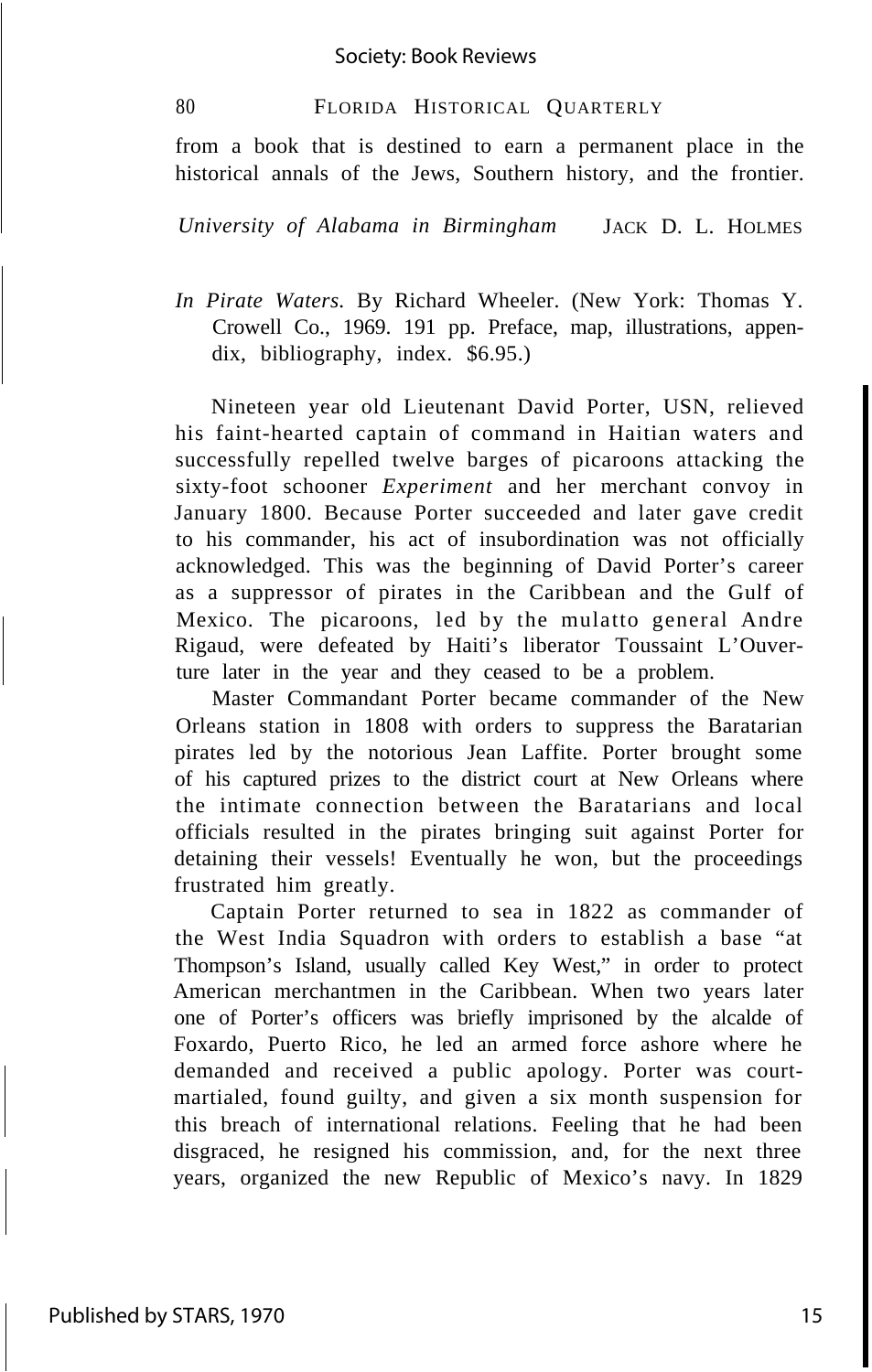President Andrew Jackson offered him a diplomatic post which he accepted, and his last twelve years were spent in Turkey where he died in 1843.

The author states this book is to "stir up a fresh breeze" for David Porter's reputation which has been becalmed, and, if so, this reviewer feels that Porter's work against piracy was too limited a portion of his life to do more than create a puff of wind. Whatever the author's avowed intention, it is apparent that he is using David Porter as a central theme around which to spin pirate yarns. The book is unencumbered by scholarly impedimenta, and, although there are many quotations, there are no footnotes. In addition, most of the works mentioned in the bibliography are published sources of a secondary nature so that in the final analysis the author has not produced anything new on piracy, but he does give the reader an enjoyable adventure narrative.

*Jacksonville University* **GEORGE E. BUKER** 

*Bourbonism and Agrarian Protest: Louisiana Politics, 1877-1900.* By William Ivy Hair. (Baton Rouge: Louisiana State University Press, 1969. viii, 305 pp. Preface, illustrations, maps, appendix, essay on authorities, index. \$7.95.)

With a cosmopolitan urban center and a heritage of French culture, Louisiana has always seemed to be a slightly exotic southern state. According to William Ivy Hair, associate professor of history at Florida State University, however, Louisiana differs from other southern states only in degree, and Louisiana politics in the late nineteenth century fit nicely into the interpretive framework established by C. Vann Woodward two decades ago in *Origins of the New South.* It was a period dominated by a repressive and corrupt "Bourbon" oligarchy controlled by business interests and ineffectively challenged by successive waves of agrarian reformers culminating in the unsuccessful Populist third party movement of the 1890s. In *Bourbonism and Agrarian Protest,* Professor Hair deviates from the Woodward model only to argue, with great reason, that Louisiana's Bourbons were less than paternalistic in race relations, and that the period of their dominance was more corrupt,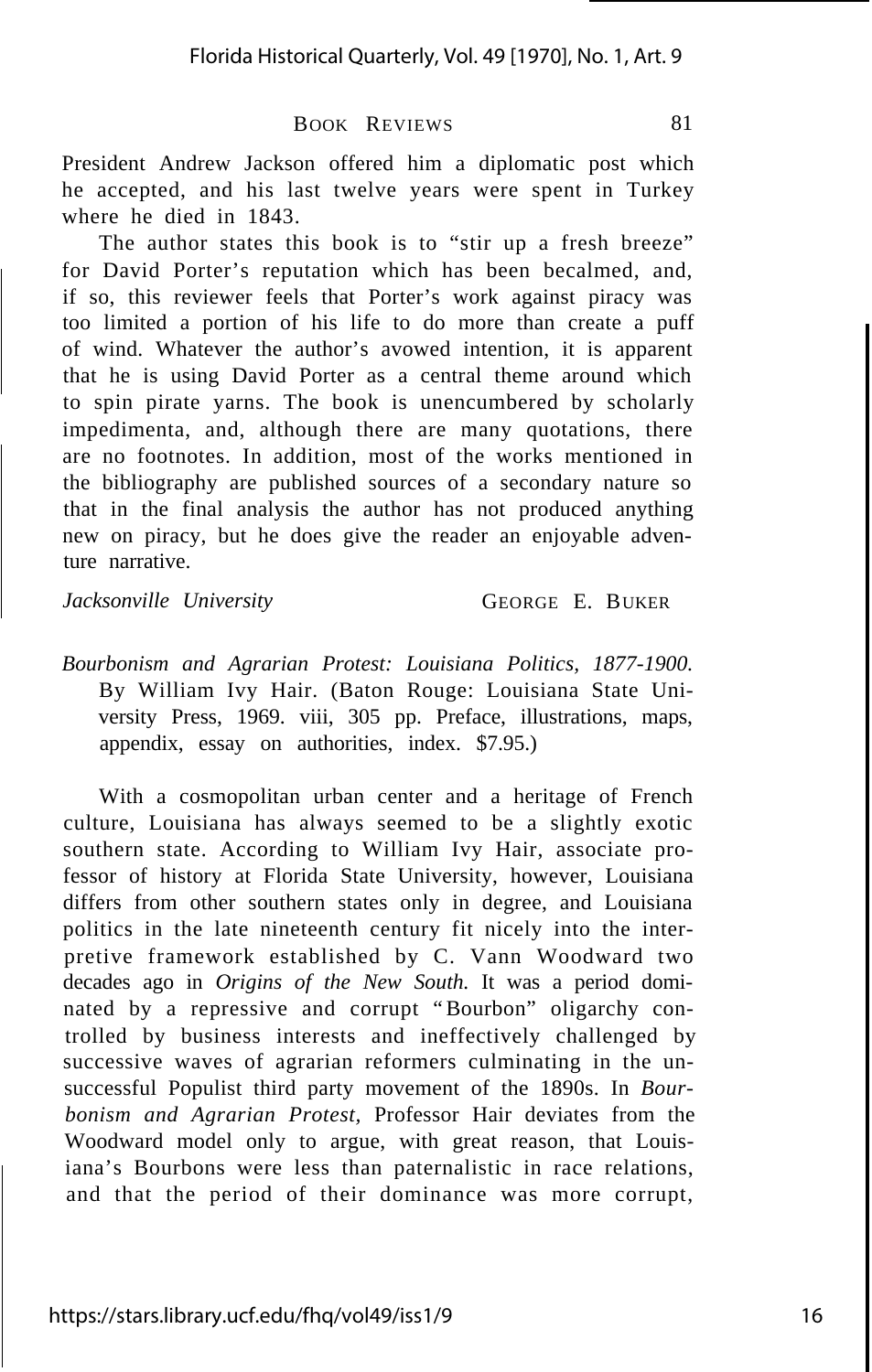oppressive, and violent in Louisiana than elsewhere. Such exceptionalism appears justified by the existence of the lottery, the thwarted black exodus of 1879, and the brutally suppressed sugar workers strike of 1887. Professor Hair narrates these stories in effective detail and pleasingly clear prose.

The author also does a number of other things very well. He is extremely sensitive to the thread of race relations and makes the most of the limited amount of traditional source material to achieve some understanding of how blacks were reacting to their declining status as the end of the century approached. Though such heavy reliance on newspapers can result in an unenlightening tendency to see the issues of the period in the same terms as contemporaries saw them, it can on occasion yield interesting material. The indications of biracialism in Louisiana's labor movement prior to 1900 are welcome additions to the growing body of similar evidence from elsewhere, and Professor Hair's discovery of the prevalence in Louisiana of rural anti-Semitism is fresh and will rekindle a smoldering dispute.

Other of Mr. Hair's findings are likely to be healthily controversial as well. While recognizing in the Populists both progressive and retrogressive tendencies, he stresses the former without explaining the apparent paradox of the coexistence of the two. The Populist bid for Negro support thus is termed a "brave and sincere effort to break down some of the awful barriers which lay between ordinary whites and blacks," but a good bit of the evidence (e.g. fusion with lily-white Republicians) would support the assertion that the Populists were just as racist as the Democrats or that at best their appeal for black votes was narrowly pragmatic. The idea that the desire of the Bourbons to avoid class warfare is a sufficient explanation of disfranchisement will probably not withstand the test of closer analysis.

But one of the strengths of this superior study in fact is that it suggests the direction of future scholarship. Some imaginative attention to the patrician reform forces that opposed the Bourbons in the 1880s, the urban progressives who began stirring in the 1890s, the aborted alliance between the Populists and urban reformers, and the lack of a Populist insurrection might expand and reshape our current conceptions of the history of the period. Though one cannot be sure until it is tried, a more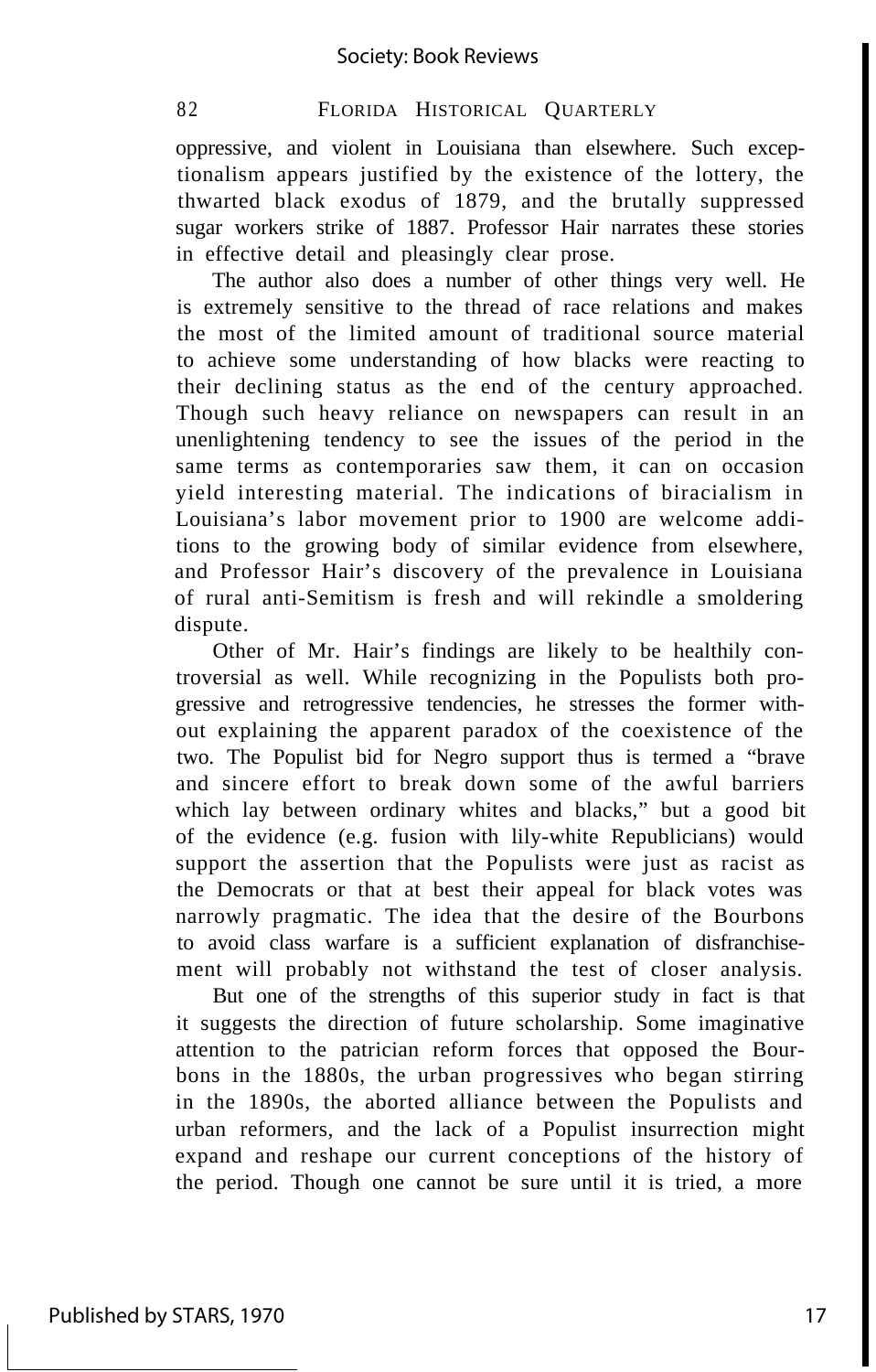sophisticated quantitative analysis of election returns and legislative behavior, and a more rigorous definition and intellectual analysis of "Bourbonism" and its opposition, might increase our understanding of the political forces at work in the late nineteenth century. These are all matters for future investigation. Meanwhile, students of the Gilded Age, the South, and race relations should give Professor Hair's work a warm welcome.

#### *Princeton University* SHELDON HACKNEY

*Liberalism in the New South: Social Reformers and the Progressive Movement.* By Hugh C. Bailey. (Coral Gables: University of Miami Press, 1969. 290 pp. Preface, illustrations, notes, bibliography, index. \$10.00.)

Professor Bailey's argument is that progressivism was southern as well as national and that Southerners contributed to its national development. To do this he weaves his story primarily around five men: George Washington Cable, forerunner and last prominent pre-modern Southerner to seek full racial equality; Booker T. Washington who temporarily put aside equal rights in favor of improvement through accommodation; Walter Hines Page who hoped that industrialism and education would be the solvent; Edgar Gardner Murphy who wanted justice, education, and segregation; and Alexander J. McKelway who carried on the fight against child labor. Altogether, it is a case well made. Following the general pattern suggested by Professor Herbert J. Doherty, Jr., in his "Voices of Protest" article which appeared in the Mississippi Valley Historical Review (LII, 1955), does not basically improve on what we know about many of his protagonists from existing biographical work, including his own excellent study of Edgar G. Murphy, but he effectively and informatively weaves them together. The book is a well researched and needed general account of the middle class leadership of southern welfare progressivism.

Bailey's primary concern is the rhetoric and analysis of the social argument. It is not, for the most part, concerned with personality, or the regulatory, organizational, economic, and political aspects of southern progressivism or with the southern contribution to congressional progressivism. By his measure,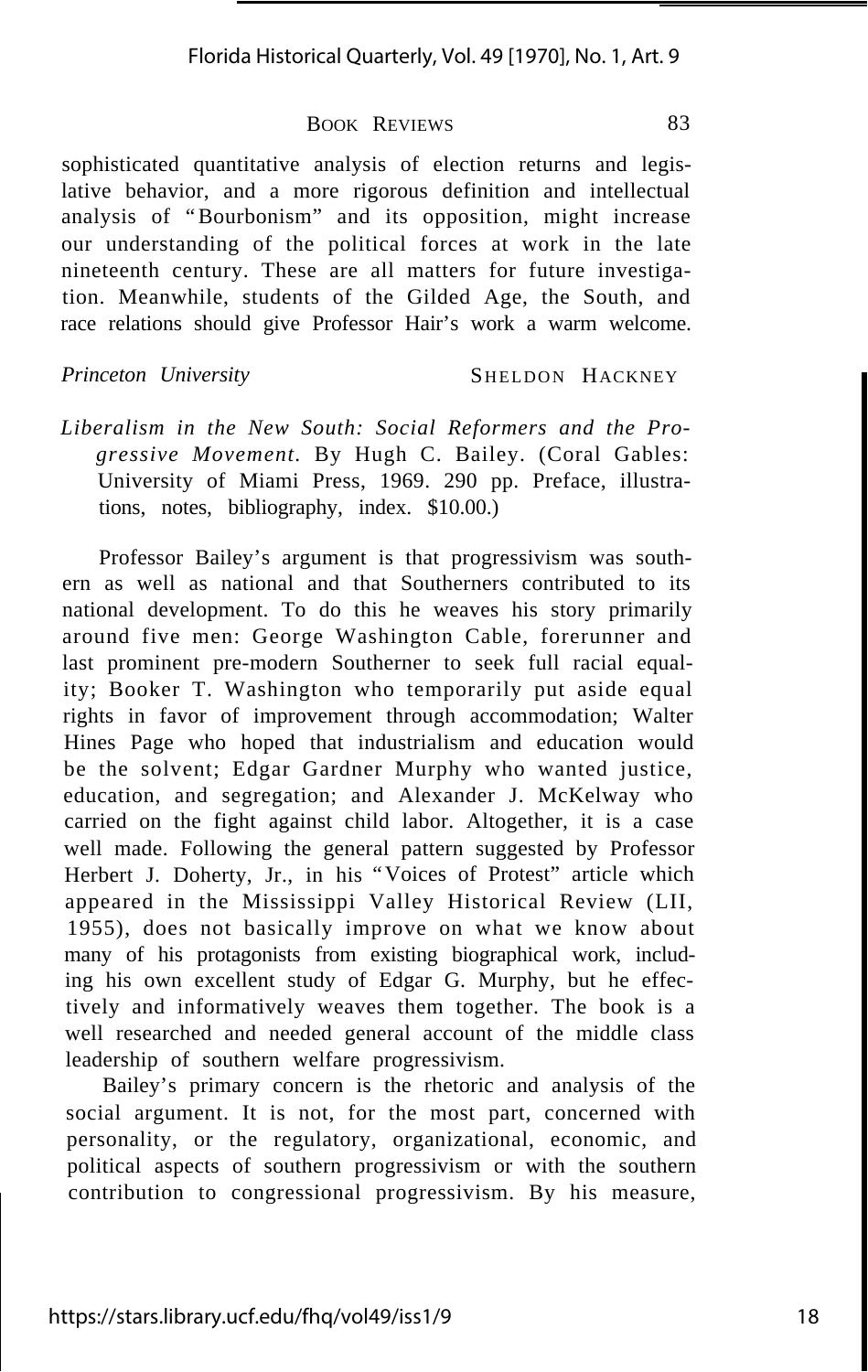the broadest goal of the reformers was to teach Southerners to escape from a poor, unproductive, isolated, provincial society which squandered its talents on self-deception and self-intimidation, It is difficult, however, to measure, inferentially, how much this was accomplished by limited state reforms and by national political influence in Washington. More usefully, Bailey underlines two basic tragedies of the era. These are that southern patricianism gravitated toward rather than transformed the mores of the new industrialism and that it was a bad bargain for everyone to trade a concern with Negro rights and power for advancement through dependency.

Overall, the book's strength is in dealing with the concrete, rather than the general, for there is a vagueness in the use of the concepts of progressivism, liberalism, conversion of the Bourbons, the role of New South industrialism, and in many of the sentences in which such terms appear. But it is a highly useful book that draws much together and points the way for further research.

#### *University of Florida* DAVID CHALMERS

*Huey Long.* By T. Harry Williams. (New York: Alfred A. Knopf, 1969. viv, 907 pp. Preface, illustrations, epilogue, bibliographical essay, index. \$12.50.)

This biography is exhaustive in its coverage and definitive in its scholarship, and it is of a size usually reserved for famous national statesmen of long standing, including the more notable of the presidents. Yet Huey was only a one-term governor and a one-term senator of a state not usually conspicuous in national politics. While his reform program in Louisiana-paved roads, free bridges, better schools, free textbooks, an upgraded state university, more medical doctors, a charity hospital, severance taxes-was revolutionary for Louisiana, it had no such significance for most other parts of the United States. The program of Floyd B. Olson, who was governor of Minnesota at the time Long was governor of Louisiana, was more seminal in its suggestions of future agrarian and industrial reforms for a socialdemocratic society. Long had scarcely achieved his stride in national politics when he was assassinated.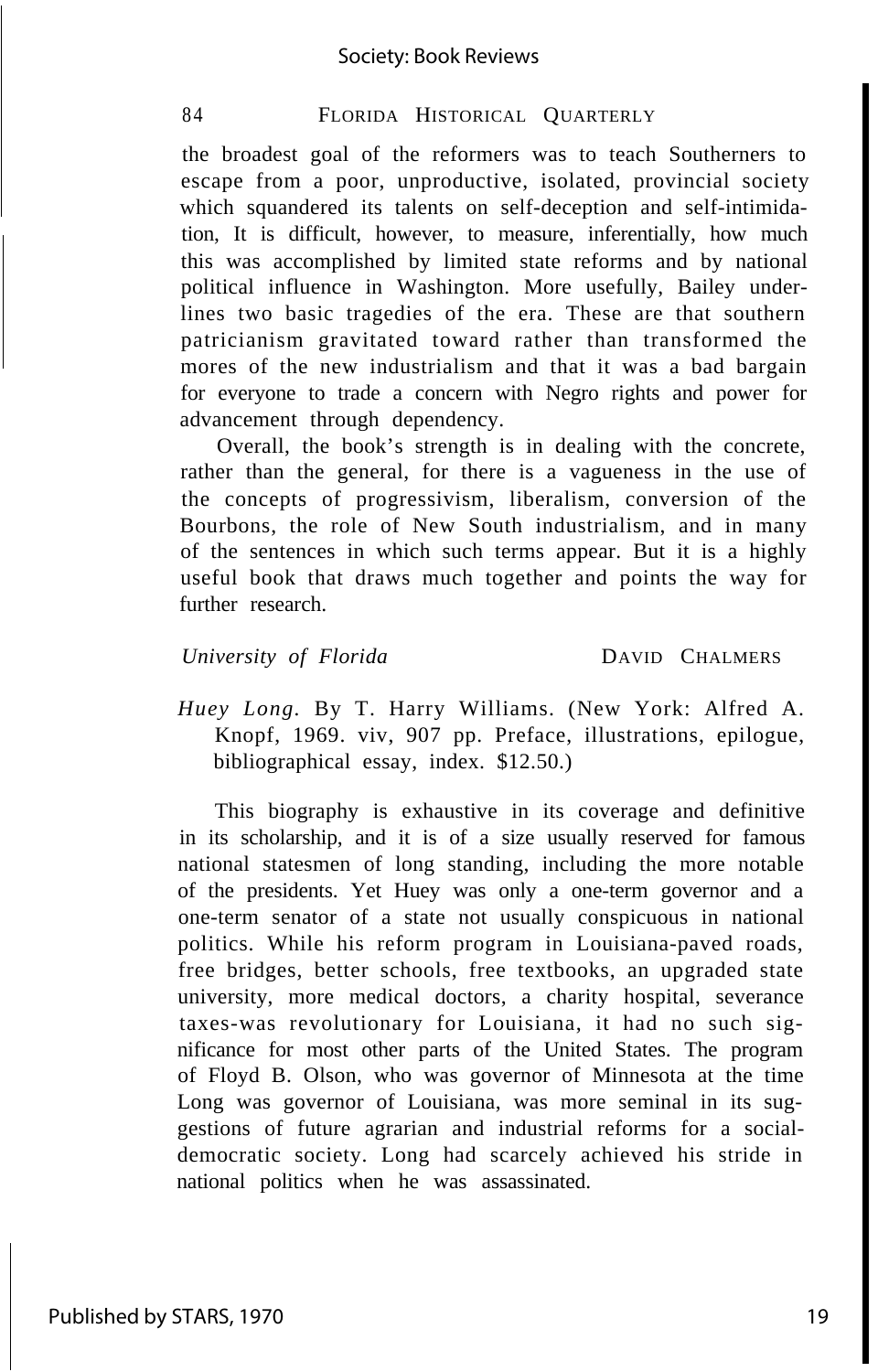Then why this voluminous biography? Is it because Huey symbolizes the southern agrarian demagogue? In understanding him, do we get a better grasp of the other stormy petrels of southern history? Long was certainly in the tradition of the southern fire-eaters, but he was not typical of them. He did not race-bait or ride to power on racism. He was not a Protestant fundamentalist. He became a favorite among the Catholic Cajuns. He counted many Jewish citizens among his closest personal and political friends. He was not a prohibitionist. Promises made to the "wool-hat boys" at the forks of the creek were kept. He was far more benefactor than exploiter. While all of this is important, it hardly seems to rate so detailed a biography.

Because of the sensational way he operated on the national stage, particularly the way he attracted to himself the non-Marxist radical forces impatient with President Franklin D. Roosevelt, Senator Long confidently believed that he was headed for the presidency and a great place in history. If the author does not actually accept Huey's personal version of his own destiny, he at least goes along with it sufficiently to make it the dramatic story of the last third portion of the book. There is no doubt that Long was aiming at a third party in 1936, one which would subtract enough strength from Roosevelt to elect the Republicans, thereby leaving the field to himself for a triumphant showdown with the bumbling GOP in 1940.

But is this not moonshine? After its smashing victories in the congressional elections of 1934, the Rooseveltian Democratic party stood at a pinnacle of power rare in American history, while the Republicans were demoralized and reached their lowest ebb since the time they had become a major national party. By 1934, Roosevelt himself had become a passionately beloved national hero. Even had Long corralled all the lunatic fringe opposition - the Epic planners of Upton Sinclair, the Coughlinites, the Townsendites - it is difficult to see how at best his third party could have captured more than two or three states in the lower Mississippi Valley and two or three of the northern plains states. Populist appeals were weaker than they had been in the 1890s; by the 1930s American voters were more middle class and sophisticated: and besides most of the Populistminded had found their leader in Roosevelt. Also countering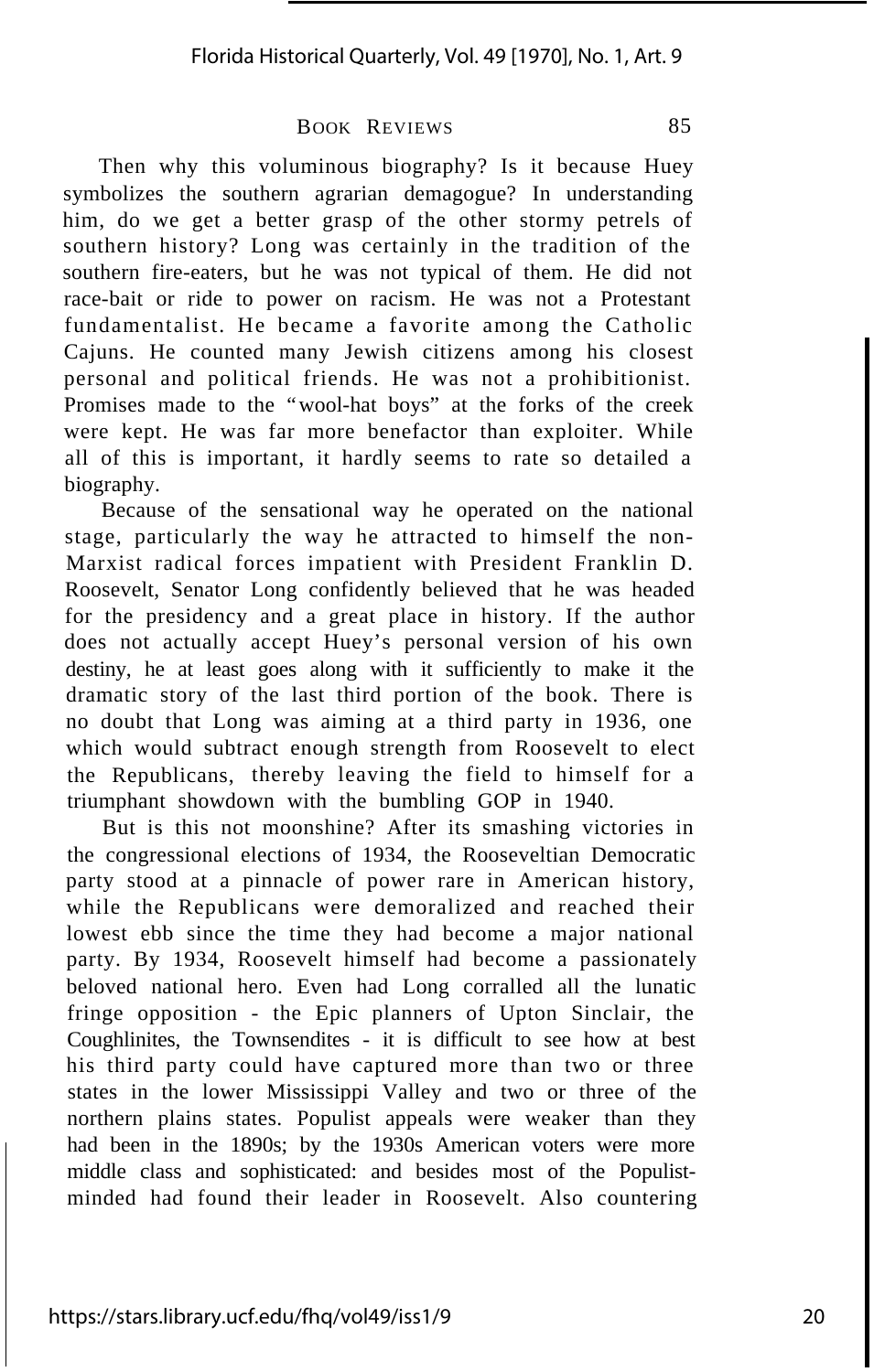Huey's undoubted political fertility was the widespread national image of him as dictator, vulgarian, and clown.

But had not Huey already made his mark? Was it not fear of him that caused Roosevelt to move sharply to the left in 1935 by espousing social security and national taxation as a means of redistributing wealth? Perhaps the puckish FDR was motivated in part by "stealing a march on Huey," but there is much evidence that this factor alone can scarcely account for the greater social emphasis in the Roosevelt program after 1935.

What seems more probable is that Long would have become even more of an isolationist and Roosevelt-hater as World War II approached. Then, viewing American involvement in war as a further concentrator of wealth, he probably would have become an American Firster; and after that, like his former subaltern Gerald L. K. Smith, a leader of the American right wing (not the same thing as European fascism), thus in his later career fighting many of those measures for which he had stood earlier. From such probable bitter frustration, Long and his historical reputation were saved by the timeliness and manner of his death.

Despite all this, Williams's monumental biography is more than justified, for it is a classic study of practical politics on all levels, particularly on the grass-roots level. This complex artwith its own set of values, its peculiar motivations, its gamesmanship, its professional tools and stratagems, its flexibility, posturings, ruthlessness, volatility, and violence - the author, unlike most academic historians, thoroughly understands. He handles it even more expertly than a Claude G. Bowers, an Albert J. Beveridge, a George Fort Milton, or a Theodore H. White. Louisiana, no less than a Greek city state of antiquity or an Italian Renaissance principality, was a fit microcosm for such a study. In Louisiana, there was piney-woods shrewdness and Latin finesse, individualistic red-neck "cussedness" and French paternalism, and a conflict of the deceptively genteel privileged classes from out of the past, the aggressive forces spawned by a raw new industrialism, and the belatedly aroused Populist aspirations of the masses. And all of these came out of a Louisiana tradition which delighted in smart political professionalism for its own sake.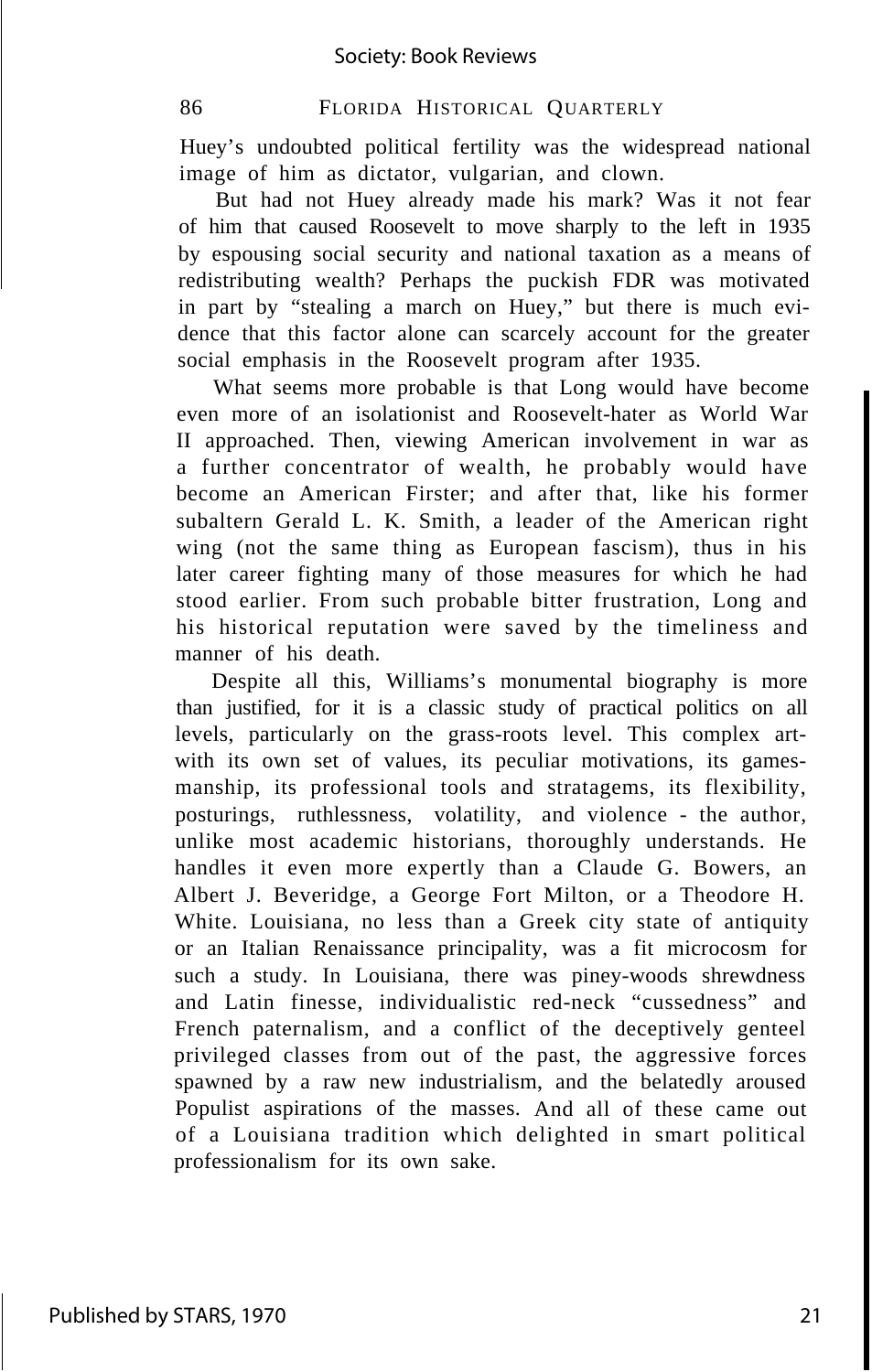In addition, Williams is every inch the professional historian. He has made invaluable use of his several hundred taperecorded interviews with persons active in the politics of the Long era. There is a discerning analysis of the socio-economic situation in Louisiana which before Huey's time had broken the forces of Populism and Progressivism in that state. There is also a provocative discussion of the role of the mass leader in history and of the various types of popular "demagogues."

Again, an authentic personal profile of Long comes out of this study. In Williams's hands, the "Kingfish" emerges not as a tricky vulgaran but as a genius in the art of practical politics. Huey did many vulgar, ruthless, and cruel things; but his nimble, orderly mind and his considerable introspection raised him far above the vulgarian or the ordinary politician and caused him to ponder the perennial question of means and ends-what the politician must do which he does not believe, in order to achieve the things in which he does believe. However, the continued relentlessness of the anti-Long forces drove Huey to lose his appreciable detachment and objectivity; he pursued his Louisiana enemies after they had in fact become impotent; and he was concocting additional measures to centralize still more power in his state organization when his blood was spilled on the Marble Floor.

*University of Florida* WILLIAM G. CARLETON

*The Rise of Massive Resistance: Race and Politics in the South During the 1950's.* By Numan V. Bartley. (Baton Rouge: Louisiana State University Press, 1969. ix, 390 pp. Preface, illustrations, essay on authorities, index. \$10.00.)

It was only yesterday-but already the decade of the 1950s is taking shape as history. Professor Bartley of the Georgia Institute of Technology, has produced a readable book on the response throughout the South to the 1954 school desegregation decision. Dr. Bartley's study will appeal to the general reader as well as to historians.

Events in Arkansas and Virginia are stressed; the coverage of Florida is relatively unsatisfactory. The struggles in Florida over interposition and school closing measures are sketched, but the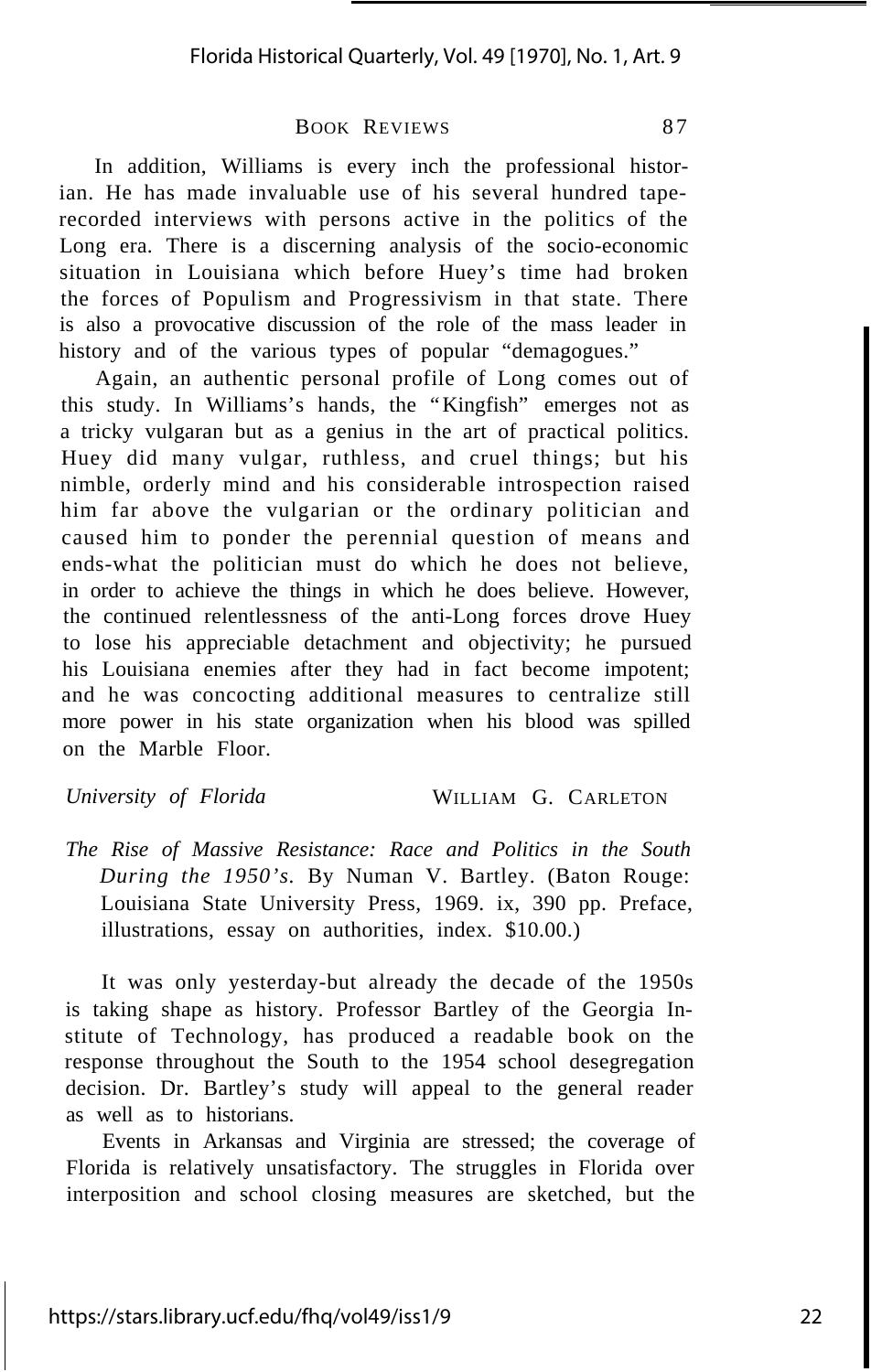boldness and scope of the leadership of Governor LeRoy Collins is not adequately assessed. There is no discussion of Florida's pioneering biracial commissions, or of the Collins plan for joint federal-state desegregation panels. Such Florida figures as Farris Bryant and Haydon Burns, though mentioned in the text, are not listed in the index. More attention to Florida might have disclosed that the business community and the press could be stronger bulwarks of moderation than the impression given by the author.

Some newcomers to Florida may be surprised to find the Collins administration portrayed in terms of "business conservatism." In this characterization, Bartley follows William C. Havard and Loren P. Beth in their *The Politics of Mis-Representation: Rural-Urban Conflict in the Florida Legislature.* This approach is closer to the truth than the caricature of "Liberal LeRoy" drawn by Collins' opponents in the 1968 U. S. Senate campaign, yet it is not quite the whole truth. Some misclassification takes place when the bulk of southern leaders are divided into the categories of "neo-Bourbon," "neo-Populist," and "business-conservative." Since the old Populists sometimes turned more racist than the old Bourbons, and the latter were often the "business-conservative" proponents of a New South, it is questionable how much the resurrection of these labels clarifies the trends of the 1950s. Whatever may be said about the terminology, however, Bartley clearly shows that massive resistance was more a conscious creation by leaders than an inevitable response from the Southern white masses.

Bartley relied heavily upon the summaries of the Southern Education Reporting Service and the newspaper files of the Southern Regional Council. More material will become available over the years through dissertation research and the opening of private papers. But until much sifting has been done, this book will be our most useful and balanced summary of a crucial era. Dealing as it does with a past that is far from dead, the book does not pull its punches. Both the author and the publishers deserve commendation for courage and scholarly integrity.

*Florida Southern College* ROBERT H. AKERMAN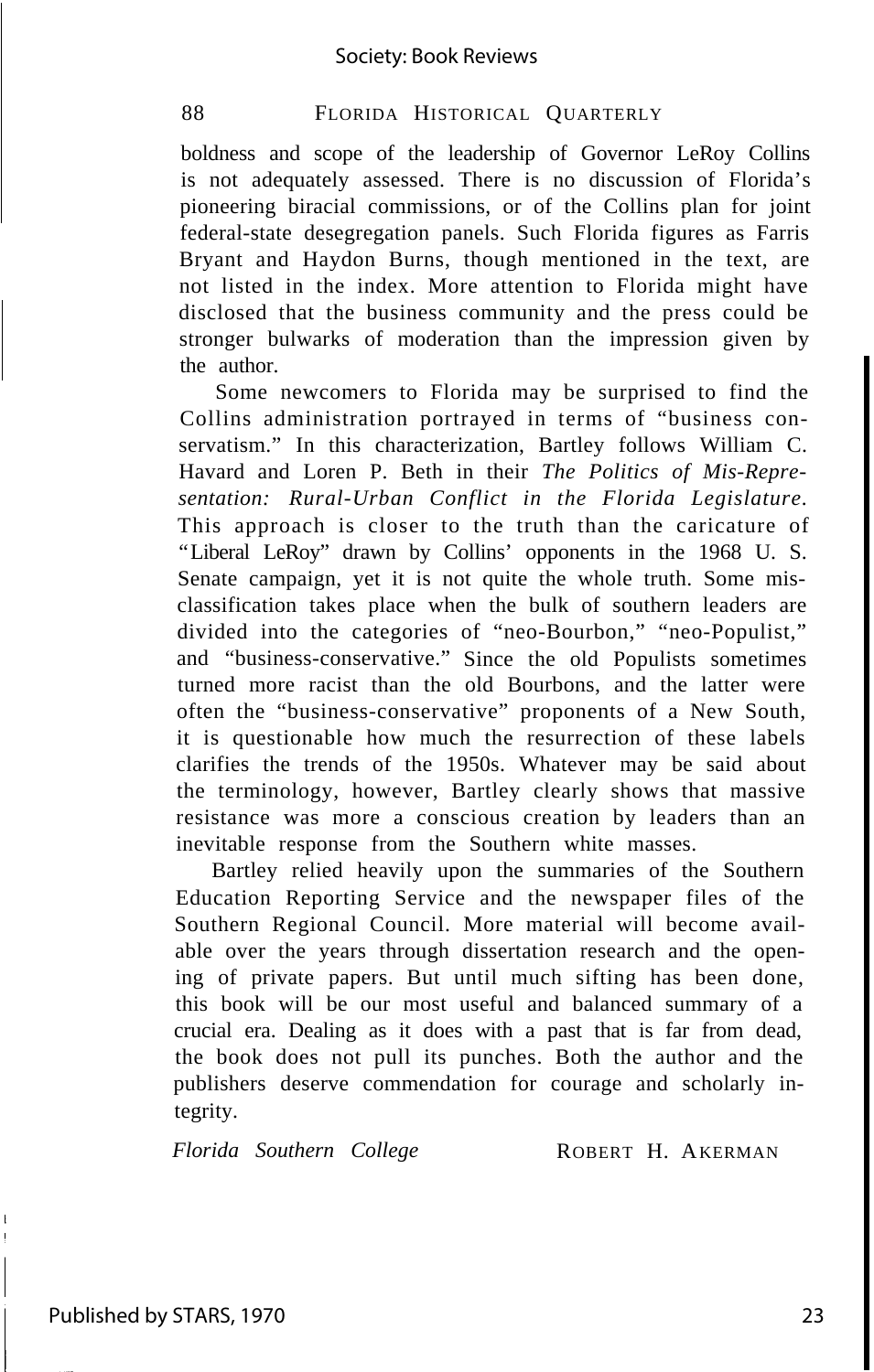## *Wild Refuge: Story of National Wildlife Refuges.* By George *Laycock.* (Garden City: Natural History Press, 1969. 151 pp. Appendix, index. \$3.50.)

A Florida "first" launched the United States upon its nationwide project to give wildlife, which was being crowded out by progress, a chance to survive. In the process several disappearing species were saved from extinction. The national program began with the creation in 1903 of the Pelican National Wildlife Refuge, about midway along Florida's east coast. There now are more than 200 such refuges, thirty in Florida. They are in every state and the Aleutians and embrace more than 28,000,000 acres of land and water. It is the world's largest system of wildlife refuges.

With an easy and engaging clarity of expression, lightly touching the dramatic and reflecting the authority of experience and careful research, Laycock tells how this conservation and rehabilitation project evolved to rescue varieties of wildlife ranging from birds to moose and bison. The author works out his theses by taking his readers (beginning at Pelican Island) to fifteen of the refuges. In each chapter he introduces the area, its wildlife crisis, how it was overcome, and gives an insight into the life-conduct and habits of its animals: Clumsy pelicans do not look as if they have practiced diving for a million years; elk, seldom tame, have learned that people treat them well in winter; antelopes, fastest of runners, do not stand to fight; the trumpeter swan is the largest waterfowl anywhere. In the Klamath Basin on the California-Oregon border (71,000 acres) where as many as 5,000,000 wild ducks settle on the Pacific Flyway the manager raises tons of barley to keep the birds from depleting the profitable barley and rice fields of neighboring farmers.

Laycock does not preach, yet a reading will change an innate vandal to a conservationist and heighten the fervor of the stalwart. There are forty superb photograph reproductions, many of them by the author.

*Miami, Florida* JOHN D. PENNEKAMP